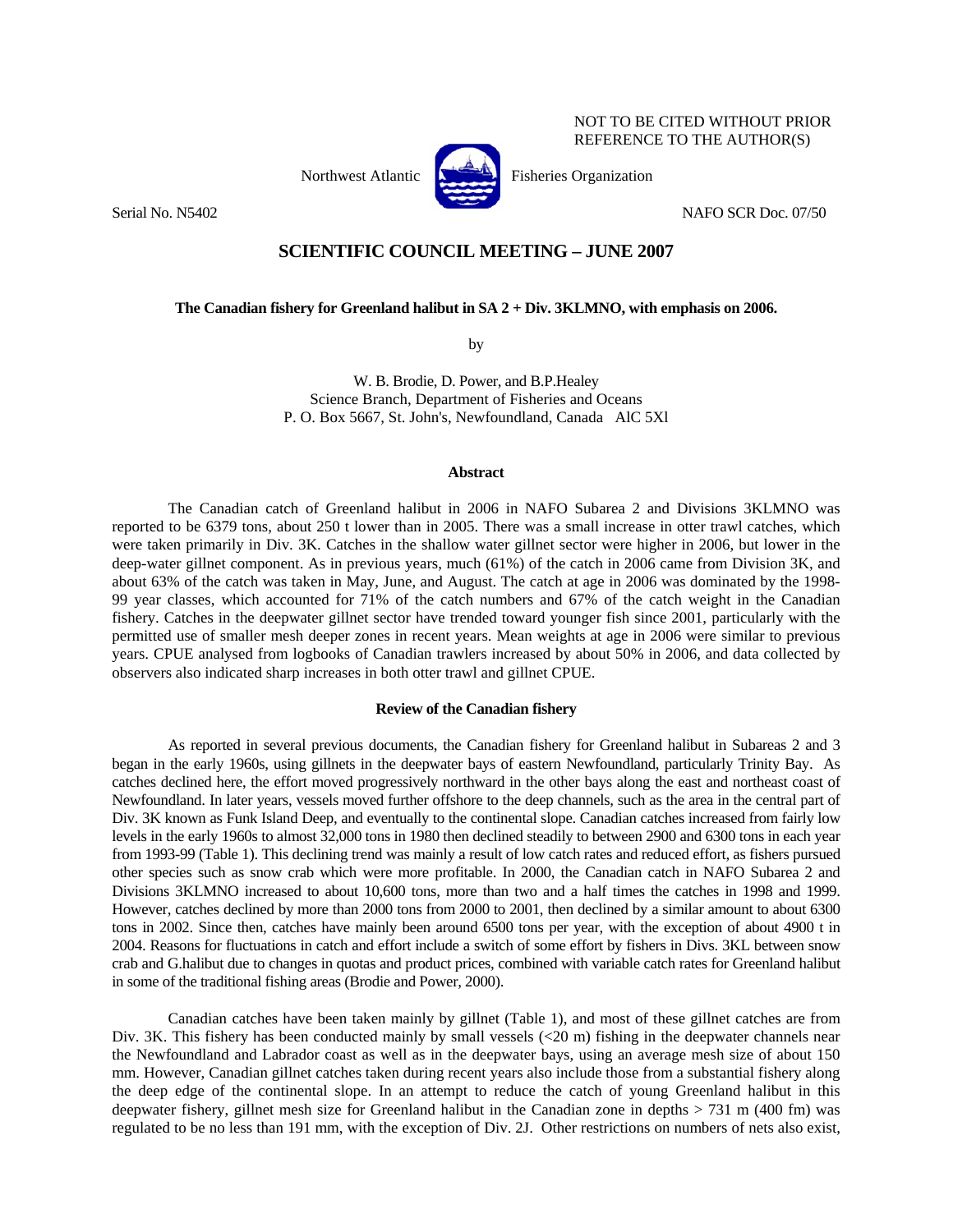as indicated in the table below, which show the 2006 conservation harvesting plan (CHP) regulations in the Canadian gillnet fishery for Greenland halibut. In 2005 and 2006, but not reflected in the table, fishers in Div. 3K were permitted to use some 152 mm mesh gillnets in waters deeper than 732 m, but these fishers were then not permitted to fish for G. halibut in depths less than 732 m.

| Area            | Depth             | # of Nets | Min. Mesh |
|-----------------|-------------------|-----------|-----------|
| $2GH + 3L$      | $293 - 549$ m     | 125       | 152 mm    |
| 2GH + 3KL       | $549 - 732$ m     | 200       | 152 mm    |
| 2GH + 3KL       | $> 732 \text{ m}$ | 500       | 191 mm    |
| 2J              | $> 732 \text{ m}$ | 500       | $152$ mm  |
| 3 <sub>NO</sub> | $> 732 \text{ m}$ | 500       | 191 mm    |

 Gillnet catches during the 1990's ranged from 2400 to 6700 tons, averaging about 4200 tons. Catches in 2000 from this sector then increased to 9300 tons, similar to the levels seen in the late 1980's, but since then have declined to 6400 tons in 2001, and between 2600 and 3900 tons since. Since early-2002, an area in the Funk Island Deep region of Div. 3K (see Fig. 1) was closed to gillnetting in order to reduce by-catch of snow crab, and was partly responsible for the decline in gillnet catch. An area of Hawke Channel has also been closed to fishing for some years, due to crab – shrimp fishing interactions. Both these areas have undergone modifications over time.

 Canadian otter trawl catches peaked at about 8,000 tons in 1982, but from 1993 to 1999, catches by this fleet were less than 1050 tons annually. Otter trawl catches increased sharply from less than 90 tons in 1998 and 1999, to around 1800 tons in 2001-02 and 2004, but were double this level at just over 3700 tons in 2003, which is the highest level since 1985 (Table 1). OT catch in 2005 was about 2200 tons. Much of the otter trawl catch in the recent period occurred in the slope area around the boundary between Divs. 3K and 3L, although the increase in 2003 was due to an increase in effort in Div. 2H (Brodie and Power 2004). The 2005 OT catch was split mainly between 2J and 3KL (Table 3d) This fishery is conducted mostly by large vessels (>30 m in length), and minimum codend mesh size has been regulated to be 145 mm for several years.

 Catches from Subarea 2 were very low prior to the mid 1970's, then increased to a peak around 9000 tons in 1982 (Table 2). From 1991 to 2001, catches from Subarea 2 have been in the range of 1000 to 2500 tons per year, and were stable around 1300 tons during 1999-2001. The catch in SA 2 increased to almost 3000 tons in 2003, due to higher catches in Div. 2GH, but has since declined. Most of the catch from Subarea 2 has come from Div. 2J, although catches in 1993-96 and 2003-04 were higher in Div. 2GH combined compared to Div. 2J. This was not the case in 2005, when the catch in 2J increased and was over 4 times higher than the 2GH catch. The catch of about 1700 t in 2J in 2005 was the highest from this Division since 1991. The catch in Divs. 2GH declined from the mid-1990's to about 125 tons in 2000, before increasing to near 2200 tons in 2003, which is the highest catch from 2GH since 1983. Catches have since declined again. In most years, Div. 3K has produced the largest Canadian catches, peaking around 18,000 tons in 1979-80. Catches in recent years from Div. 3K have fluctuated between 750 tons (1995) and 5800 tons (2000), with the 2005 value at 3000 tons. Peak catches of around 13,000 tons in Div 3L occurred in 1966-67 and 1980, and averaged about 1700 tons from 2000 to 2005. Catches in Div. 3M , 3N, and 3O combined have generally been in the range of 100 to 600 tons per year, mainly from Div. 3O (Table 2).

# **The Canadian fishery in 2006**

 There were some differences in the spatial and temporal patterns in the Canadian fishery for G.halibut in 2006 compared to those observed in 2002-05. The total reported catch was just under 6400 tons, about 250 t lower than in 2005, and similar to catches in 2002 and 2003 (Table 3). Catches by gillnet in 2006 were almost 500 t lower than in 2005, with the decrease occurring in the deep-water fleets (Tables 3e and 4). Catches in the shallow water gillnet fleet, and in the otter trawl fleet, both increased in 2006.

 Breakdowns of the catch by gear, Division, depth range and month are shown in Tables 3 and 4. As in most years, gillnet was the dominant gear in 2006. In 2004 to 2006 the gillnet catches in the shallow zone (<400 fm) were lower than in the deep zone, contrasting to 2002 and 2003. These gillnet catches are referred to in Tables 3 and 4 as GN<400 and GN>400. Longline catches, which had not exceeded 130 tons per year since the early 1970's, were higher in 2002-2004, but have since declined. Catches in Div. 3K increased to 3900 t in 2006, about 30% higher than in 2005,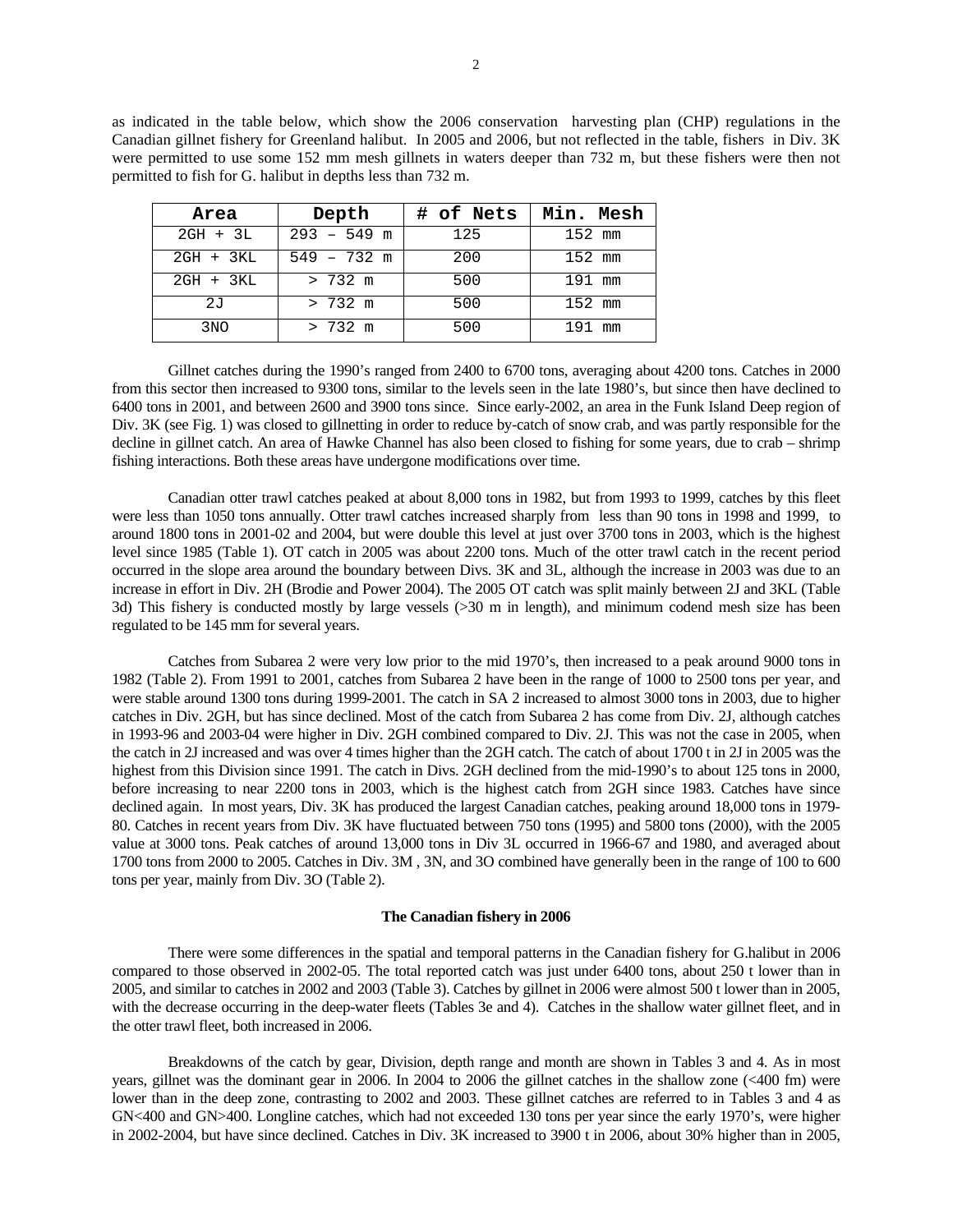and similar to 2001. Catches in Div. 3L in 2006 were similar to 2005, above those of 2003-04. Most of the catches in 2006 occurred in August (mainly gillnet), and March (all otter trawl). The temporal pattern of catch in 2006 was unusual compared to 2005, with only a small amount of catch occurring in July. This was due to creation of a split season in management of the gillnet fishery in 2006, with a substantial portion of the quota not available to be fished until August 1, 2006. Much of the quota in the first season was taken by the end of June, resulting in very low catches in July.

 Figs. 1-3 show the location of most of the Canadian catch of Greenland halibut in 2002, 2004, and 2006. These data were aggregated by 10-minute squares from logbook records. In all three years, the plotted data account for over 91% of the total Canadian catch. The spatial distributions of the 3 years were fairly similar (Figs 1-3), with the major difference being the gillnet catches in the north-central part of Div. 3L in 2006, which was also fished in 2005, but to a lesser extent in 2004, and not at all in 2002-03. A major difference from 2002 onward was the reduction in catch from the central 3K (Funk Island Deep) area, due to the area closed to gillnetting (Brodie and Power, 2002). This was noted in previous sections, and is shown in Fig. 1 in Power and Brodie (2006), where the closed area, which was not in the regulations in 2001, was overlaid on the 2001 catch. Fig. 4 shows the location of the 2005 catch by the 4 major gear types (2 gillnet categories, otter trawl, and longline). Most of the otter trawl fishery in 2006 (Figs 4, 7) was located in one main area: around the slope edge at from the border between Divs. 3K and 3L north to about 51 N, similar to the fishery in recent years.. The spatial distribution of the deepwater gillnet fishery in 2006 was similar to recent years, ie. widely distributed along the slope edge, with relatively more effort in Div. 3K. With the closure of the Funk Island Deep area, the shallow water gillnet catches were more concentrated towards the slope area in 3K in 2002-05 compared to 2001 and earlier (eg. Brodie and Power 2006, and earlier docs). In 2006, much of the shallow water GN catches came from northcentral 3L. As noted above, some smaller mesh gillnets have been allowed in Div. 2J and 3K in recent years. In 2006, about 35% of the catch occurred in May-June, although August was the peak month (28%). As noted above, the temporal pattern in 2006 was much different than in recent years, due to a split in the gillnet quotas before and after August 1. Almost no catch was taken in July, which contrasts totally with 2005 when peak catches occurred in July. Also, almost all of the otter trawl catch was taken in February to April in 2006, compared to May to July for the bulk of this fishery in 2005. The reasons for this may have been favorable ice conditions and lower by-catch of species under moratorium in the winter months of 2006.

 As in previous years, by-catches were taken in the 2006 Greenland halibut fisheries within Canadian waters. These include rough-head grenadier (94 t), American plaice (68 t), witch flounder (52 t), redfish (49 t), and cod (20 t). Some by-catches of snow crab were also reported, but are not quantified here. By-catches of Greenland halibut in the Canadian shrimp fishery have been described previously (eg. Orr et al. 2002), but have not been updated for this paper. Of the 2886 tons of catch of Greenland halibut documented by fishery observers in 2006, 43 tons were discarded. – both are similar figures to those observed in 2005. A caveat with the set-by-set discard estimates of G. halibut recorded in the shrimp fishery is that any discards  $< 1$  kg are recorded as 1 kg in the database.

## **Catch at age**

 Details on the Canadian catch at age for previous years can be found in Bowering and Brodie (2000), and Brodie and Power (2006; and earlier docs by same authors). Ages 6-8 dominated the Canadian catch in most years, both in the otter trawl and shallow water gillnet fisheries. The catch in the GN>400 fleet has been tending towards smaller fish, as smaller mesh is permitted in deeper areas.

 Sampling data collected in 2006 by observers at sea and by port samplers, were available from Divs. 2GJ, 3KL. The following table shows the number of length measurements by Division and gear, and the number of otoliths (in italics).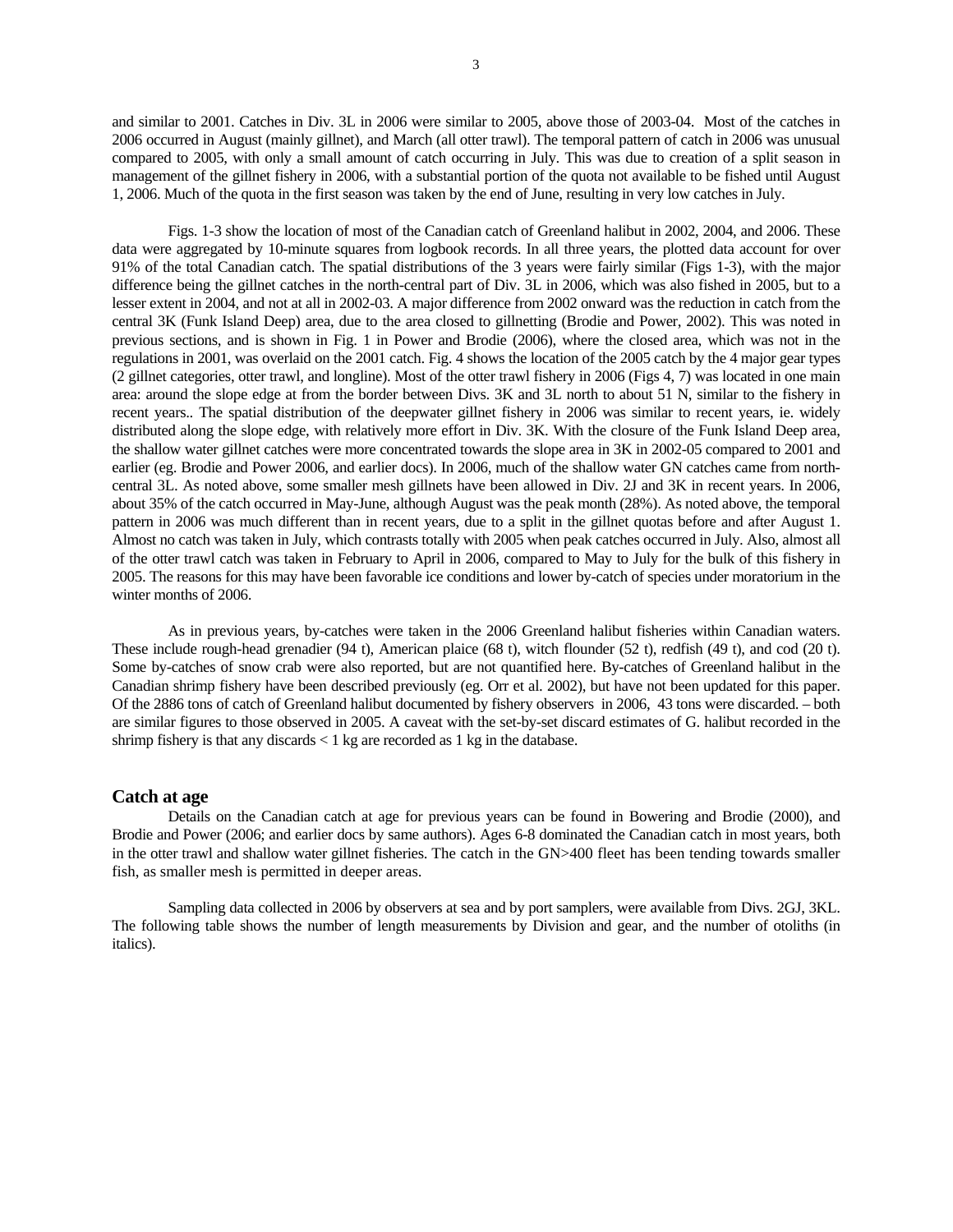| 2006             | 2GHJ  |     | 3К         |      | 3L   |     |  |
|------------------|-------|-----|------------|------|------|-----|--|
| Gill net $<$ 400 | ۰     |     | 300        |      | 4070 |     |  |
| Gill net $>400$  | 2060  | 350 | 4525       | 735  | 450  | 313 |  |
| Longline         | 363   |     |            |      |      |     |  |
| Otter/Twin trawl | 0/482 | 181 | 22565/1548 | 621  |      |     |  |
| Totals           | 2905  | 531 | 28938      | 1356 | 4520 | 313 |  |

The otolith samples from the fixed gear sectors have been combined, as there is a mixture of mesh sizes in the deepwater fisheries in 2J and 3K. The high number of measurements from the otter trawl catch is due to the requirement for these large vessels to have a high percentage of observer coverage. The total number of length measurements in 2006 was 36,363, a decrease of almost 50% from 2005 levels. However all major fleet sectors appeared to be adequately sampled in 2006, and part of the reduction was due to the more concentrated spatial and temporal nature of the fishery in 2006 (eg fewer month/gear/Division cells with large catches). The number of otoliths (2200) was 19% lower than in 2005.

Age compositions are presented for both gillnet components (GN<400 and GN>400) as well as for otter trawl (Table 5). The predominant age in the otter trawl in all areas, and GN <400 sectors was 7 (1999 year class), while age 8 (1998 year class) was most abundant in the catches of deepwater gillnets. Ages 7 and 8 were also dominant in these fisheries in recent years. Overall, the catch at age in 2006 was dominated by the 1998 and 1999 year classes, which accounted for 71% of the catch numbers and 67% of the catch weight. In recent years, the catch at age is becoming dominated more by these 2 ages (7+8). As was the case in 2000 - 2005, age 8 was second highest in the catch numbers, followed by age 6. The catch in the GN>400 fleet has been tending towards smaller fish, as smaller mesh is permitted in deeper areas. For example, only 14% of the catch in numbers by this fleet in 2006 was estimated to be age 10 or older, compared to 80% in 2001 and 72% in 2002. Mean weights at age for all areas were calculated using the same length-weight relationship used for Greenland halibut catch at age in 1998- 2005, which was the Divisions-combined, year = 1997 (from Gundersen and Brodie 1999). Weights at age in 2006 were slightly higher, but similar to those from 2005 (Brodie and Power 2006), and the sum of products was about 4.2% lower than the catch weight.

#### **CPUE**

 Catch and effort data from the Canadian otter trawl fishery directed for Greenland halibut during the period 1975 to 2002 were obtained from the NAFO STATLANT 21B database and were combined with data from 2003-2006 from Canada (N) logbook (ZIFF) records. The catch/effort data were analysed with a multiplicative model (Gavaris, 1980) to derive a standardized catch rate index based on an hours-fished measure of effort. Ln (CPUE) was the dependent variable in the model. Independent variables (category types) were: (1) a combination country-gear-tonnageclass category type (CGT), (2) month, (3) NAFO Division and (4) Year. Consistent with previous catch rate standardizations (e.g. Power, 2004), individual observations with catch less than 10 tons or effort less than 10 hours were eliminated prior to analysis. Subsequently, within each dependent variable, categories with arbitrarily less than five observations were also eliminated, with the exception of the variable "year", which is the purpose of the standardization. In recent years, there was sufficient data available from the tonnage class 4 trawlers and the tonnage class 7 trawlers utilizing twin trawls for inclusion in the standardization. The twin trawls were introduced in 2003 but have accounted for less than 11% of the otter trawl catch with the exception of 2005 when they took 32%. The advantage of running the Gavaris model is that the derived index is retransformed into the original units of fishing effort and can be computed for any chosen combination of the main factors.

 Residual plots did not indicate model misspecification. The model resulted in a significant regression (P <0.05) explaining 59% of the variation in catch rates (Table 6). Based on the regression coefficients, over the entire time series, catch rates were better in late summer and higher in Div. 2H. The fishing power of the large trawlers is also much higher. The standardized catch rate index (Table 7, Fig. 8) shows much between-year variability. Initial CPUE increased rapidly to 1978, probably as a result of captains learning a relatively new fishery, then showed period of stability from to 1984, during which time the highest catch rates were realized. CPUE declined by about two-thirds from 1984 to 1992 although there were some sporadic increases over this period. The 1992 value was the lowest in the series (excluding the first point in 1976). Between 1992 and 2001 catch rates increased gradually, doubling over this period. Catch rate declined sharply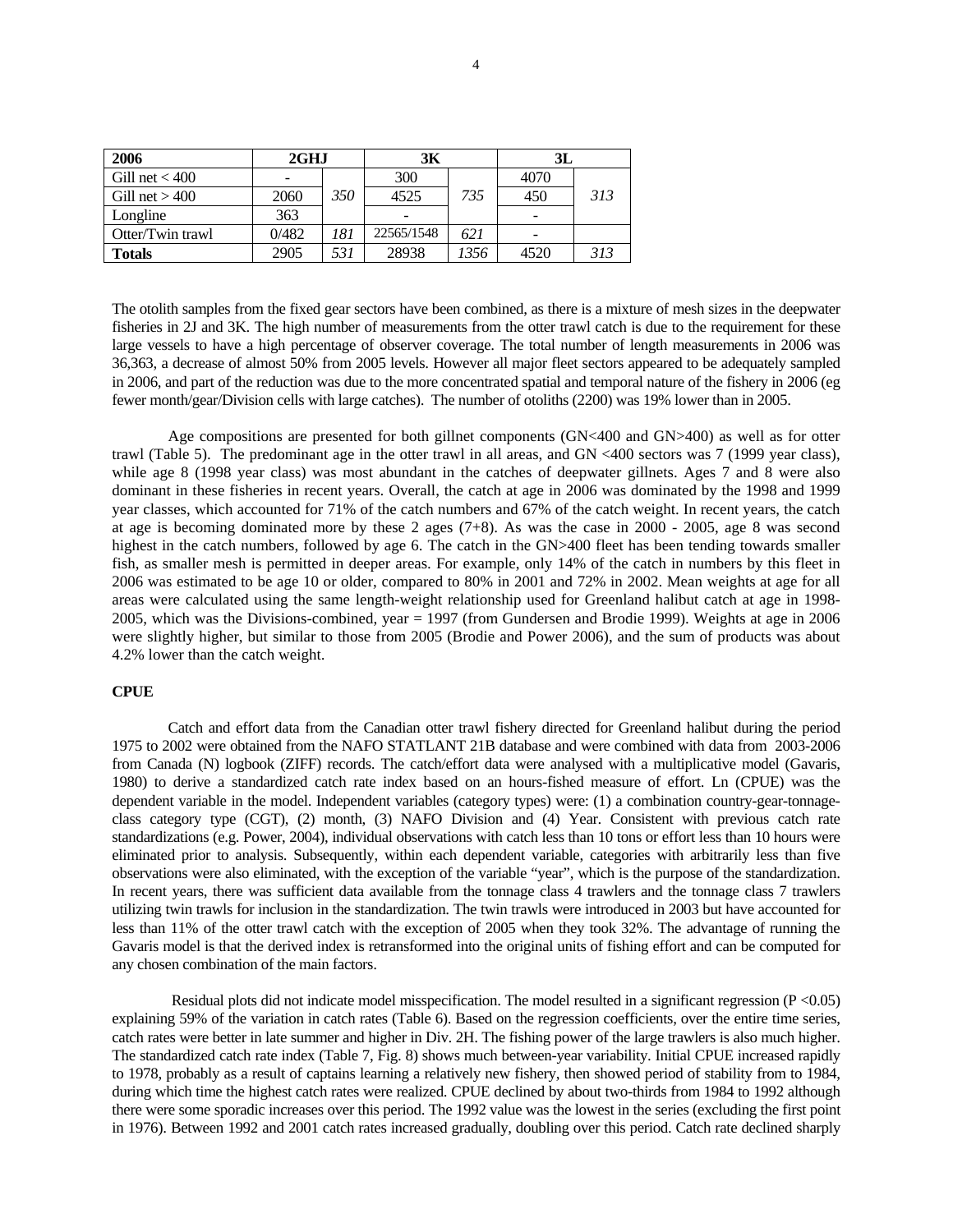in 2002, remained stable to 2005 at a level which is marginally higher than the lowest CPUE observed over the 30 year series. CPUE then increased by over 50% in 2006, albeit with very wide confidence limits (Fig. 8). This increase is consistent with that observed in the Spanish fishery in the NRA. The percentage of otter trawl catch with reported hours fished effort utilized in the analysis, after the selection criteria were applied, ranged from 10% in 1976 to 99% in 2000- 2002, and averaged 82% since 1995.

CPUE data was also collected by observers on Canadian vessels, independent of the logbook/ZIFF data described above. Otter trawl and gillnet catch rates (unstandardized, all fleets and areas combined) increased sharply in 2006. The data recorded by observers (almost 100% of OT catch of G. halibut) showed that otter trawl CPUE increased by more than double from 2005 to 2006, while gillnet CPUE (catch per net per day) increased by about 50%. It should be noted that there were substantial changes in the gillnet fishery regulations in 2006, which lead to a substantial change in the fishing pattern, and that possible effects on gillnet CPUE in 2006 are unknown.

#### **References**

Bowering, W. R., and W. B. Brodie. 2000. Calculation of catch-at-age for commercially caught Greenland halibut in NAFO Subarea 2 and Divisions 3KLMNO during 1975-99 with particular emphasis on construction of the catchat-age matrix since 1989. NAFO SCR Doc. 00/24.

Brodie, W. B. and D. Power. 2001. The Canadian fishery for Greenland halibut in SA2 + Div. 3KLMNO, with emphasis on 2000. NAFO SCR Doc. 01/65, Ser. No. N4443, 13 p.

Brodie, W. B. and D. Power. 2002. The Canadian fishery for Greenland halibut in SA2 + Div. 3KLMNO, with emphasis on 2001. NAFO SCR Doc. 02/39, Ser. No. N4650, 12 p.

Brodie, W. B. and D. Power. 2003. The Canadian fishery for Greenland halibut in SA2 + Div. 3KLMNO, with emphasis on 2002. NAFO SCR Doc. 03/36, Ser. No. N4854, 14 p.

Brodie, W. B. and D. Power. 2004. The Canadian fishery for Greenland halibut in SA2 + Div. 3KLMNO, with emphasis on 2003. NAFO SCR Doc. 04/33, Ser. No. N4983, 14p.

Brodie, W. B. and D. Power. 2005. The Canadian fishery for Greenland halibut in SA2 + Div. 3KLMNO, with emphasis on 2004. NAFO SCR Doc. 05/62, Ser. No. N5148, 16p.

Brodie, W. B. and D. Power. 2006. The Canadian fishery for Greenland halibut in SA2 + Div. 3KLMNO, with emphasis on 2005. NAFO SCR Doc. 06/47, Ser. No. N5273, 19p.

Gavaris, S. 1980. Use of a multiplicative model to estimate catch rate and effort from commercial data. Can. J. Fish. Aquat. Sci. 37:2272-2275.

Gundersen, A.C. and W.B.Brodie. 1999. Length-weight relationships of Greenland halibut in NAFO Divisions 2GHJ and 3KLMNO, 1990-97. NAFO SCR Doc. 99/31, Ser. No. N4087.

Orr, D.C., P. Veitch, and D. Sullivan. 2002. An update of information pertaining to northern shrimp (*Pandalus borealis* Kroyer) and groundfish in NAFO Divisions 3LNO. NAFO SCR Doc. 02/160, Ser. No. N4789, 55 p.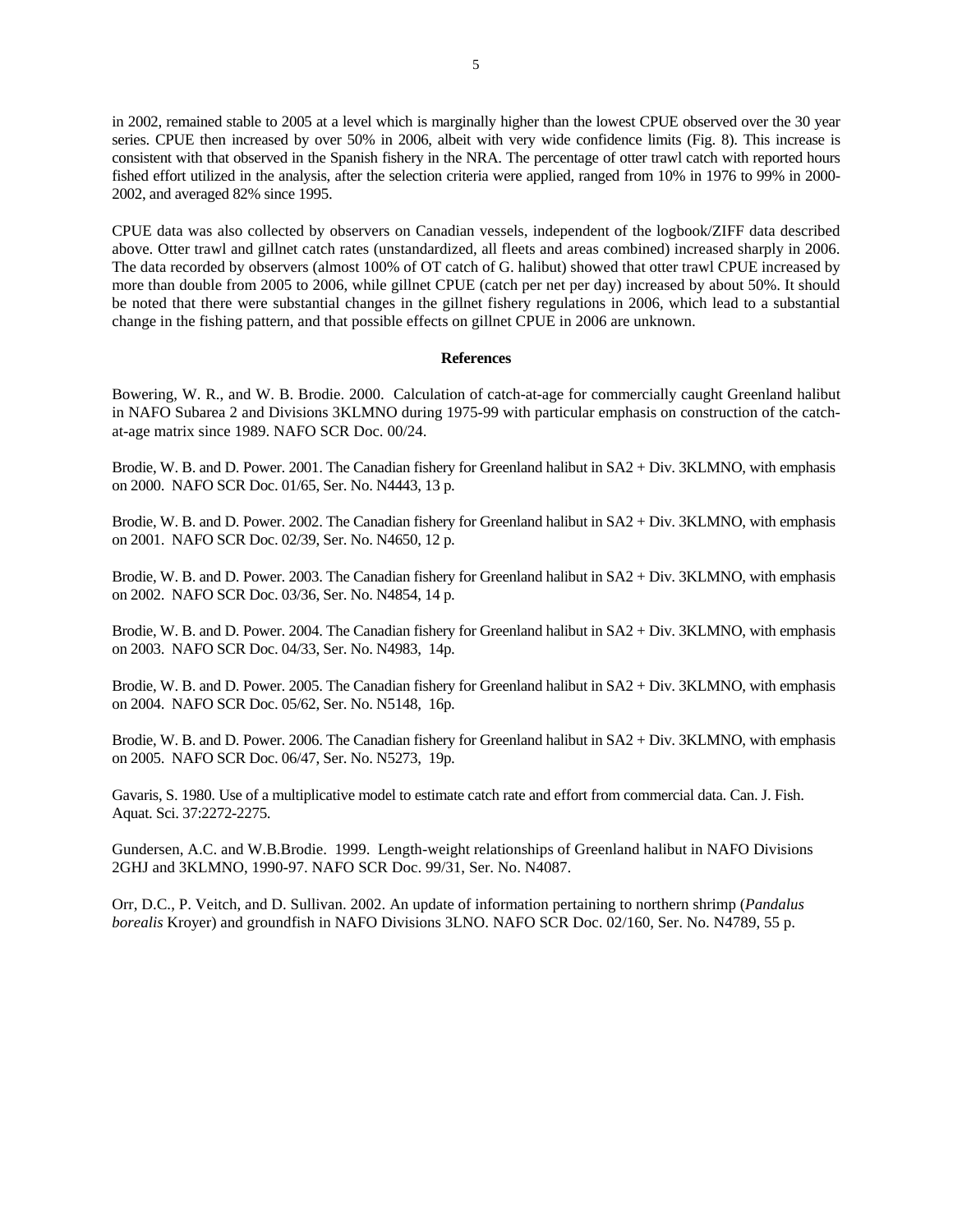

Fig. 1. Distribution of Can(N) Greenland halibut catch (tons) from the 2002 commercial fishery. Represented is catch from directed fisheries and by-catch from other fisheries aggregated by 10-minute square for all gears from Div. 2G to Div. 3O where position was recorded on the logbook. Also shown is the area in Div. 3K closed to GILLNETs since early 2002 due to snow crab bycatch

g<br>2002 af cat 2020 ACN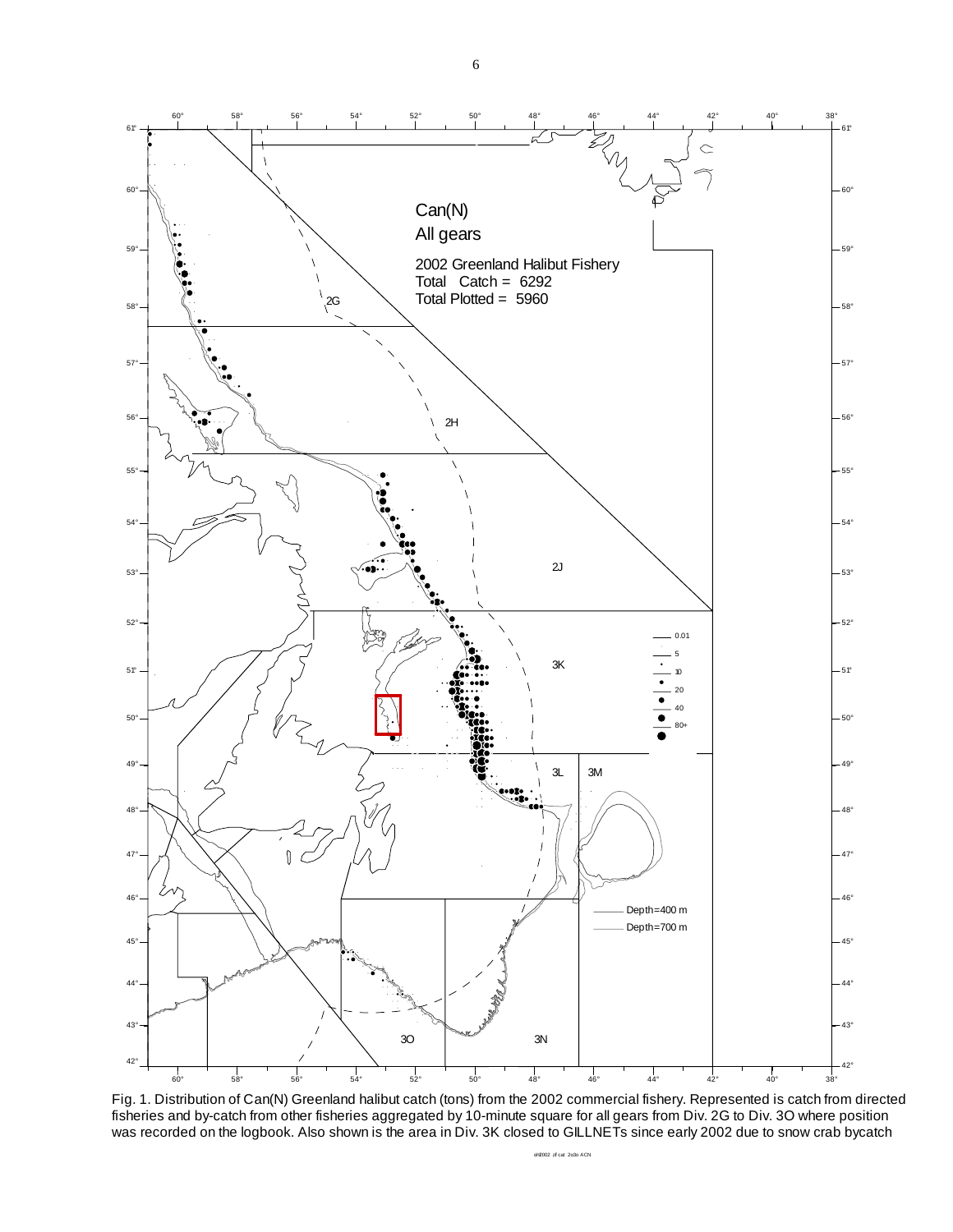60° 58° 56° 54° 52° 50° 48° 46° 44° 42° 40° 38°

7



Fig. 2. Distribution of Can(N) Greenland halibut catch (tons) from the 2004 commercial fishery. Represented is catch from directed fisheries and by-catch from other fisheries aggregated by 10-minute square for all gears from Div. 2G to Div. 3O where position was recorded on the logbook. Also shown is the area in Div. 3K closed to GILLNETs since early 2002 due to snow crab bycatch

ghl2004 zif cat 2g3o.ACN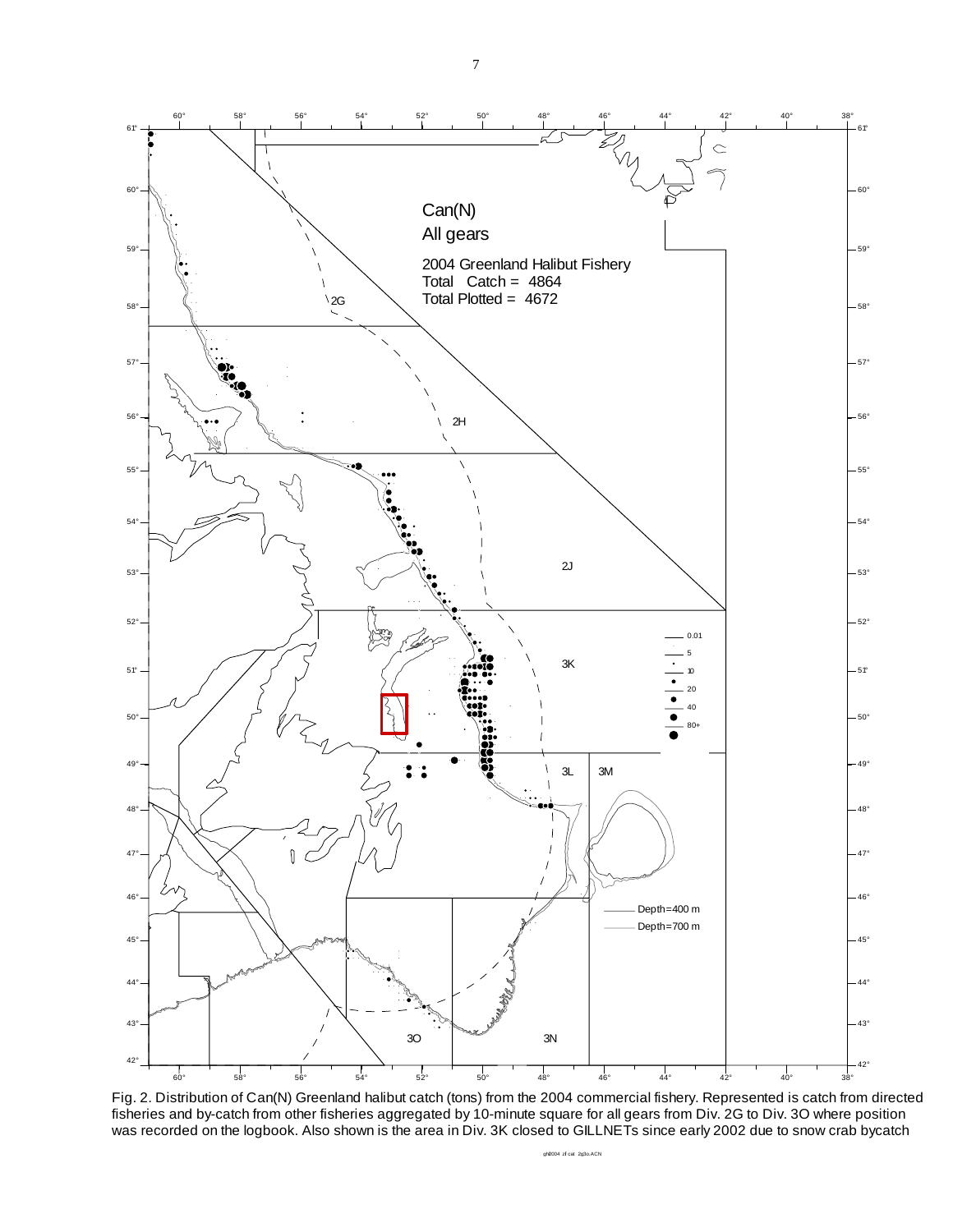8



Fig. 3. Distribution of Can(N) Greenland halibut catch (tons) from the 2006 commercial fishery. Represented is catch from directed fisheries and by-catch from other fisheries aggregated by 10-minute square for all gears from Div. 2G to Div. 3O where position was recorded on the logbook. Also shown is the area in Div. 3K closed to GILLNETs since early 2002 due to snow crab bycatch

ghl2006 zif cat 2g3o.ACN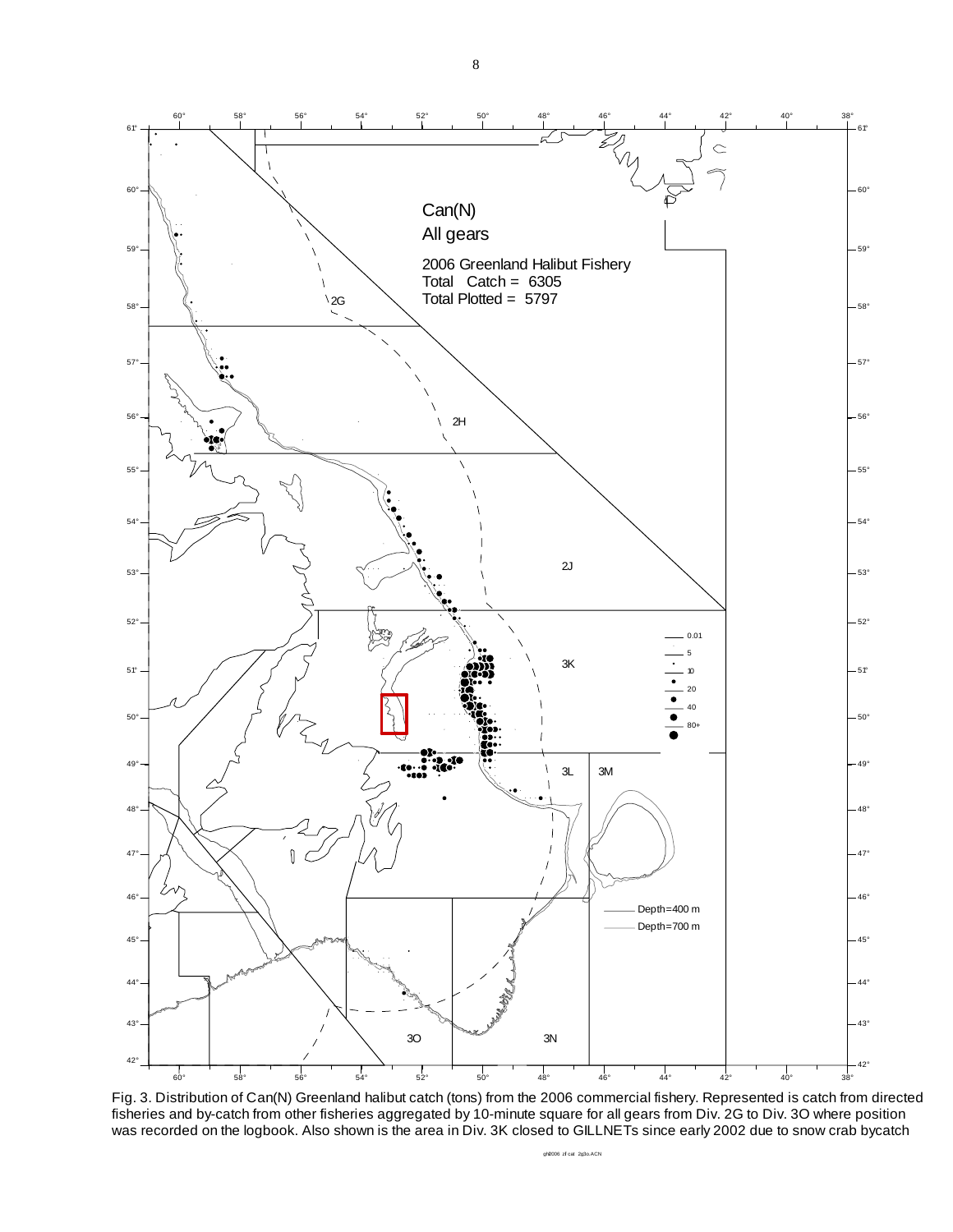



Fig. 4. Distribution of Can(N) Greenland halibut catch (tons) from the 2006 commercial fishery. Represented is LONGLINE, GILLNET (<400 fathoms and >400 fathoms) and OTTER TRAWL from both directed and by-catch fisheries. Data are aggregated by 10-minute square where position information exists. Note the closed area for GILLNETs in Div. 3K due to crab bycatch.

ghl2006 zif cat bygear .ACN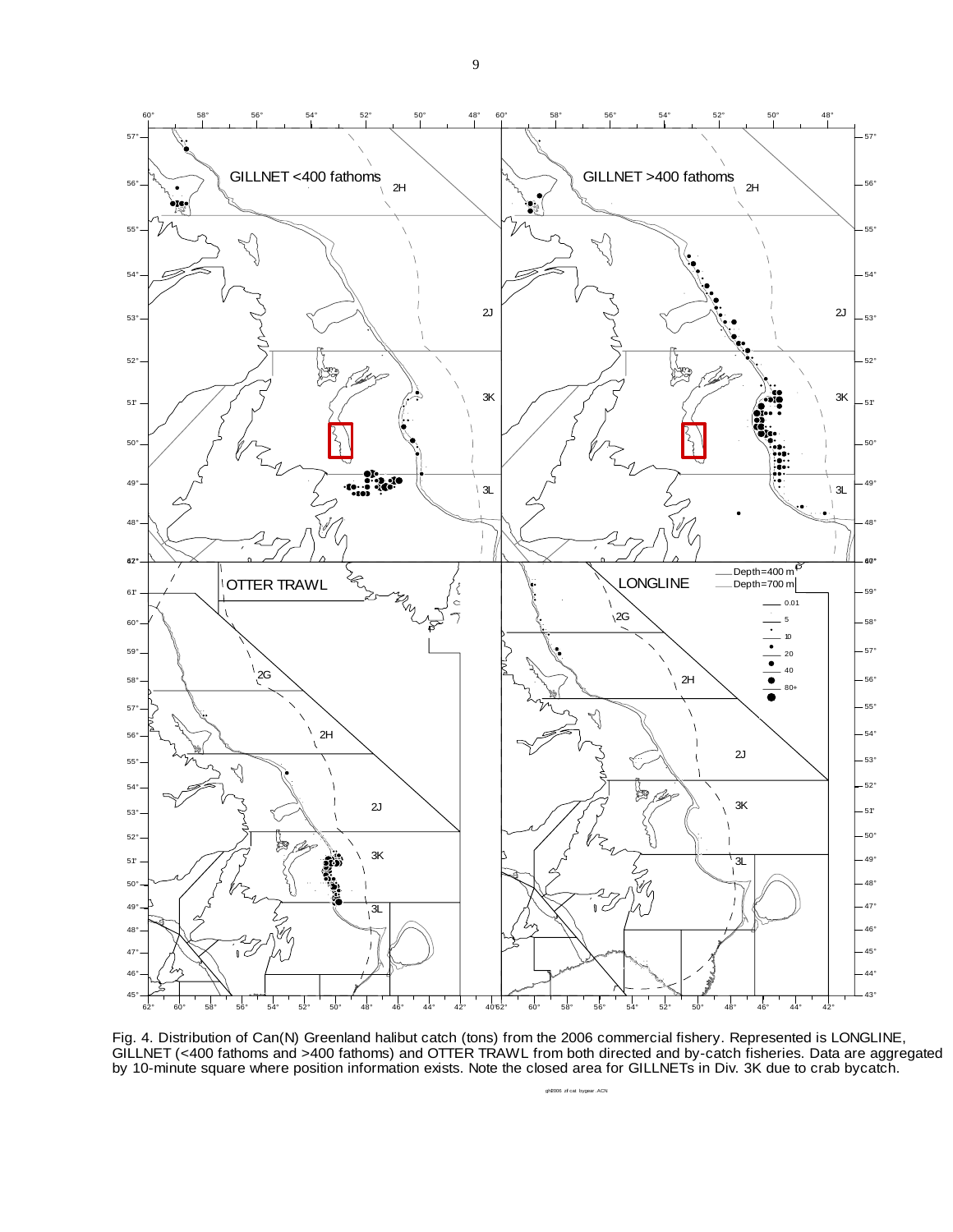

Fig. 5. Distribution of Can(N) Greenland halibut catch (tons) from the 2006 commercial fishery. Represented is GILLNET (<400 fathoms) for various months from both directed fisheries and by-catch fisheries. Data are aggregated by 10-minute square where position information exists. Note the closed area for GILLNETs in Div. 3K due to crab bycatch.

ghl2006 zif cat GNLE400.ACN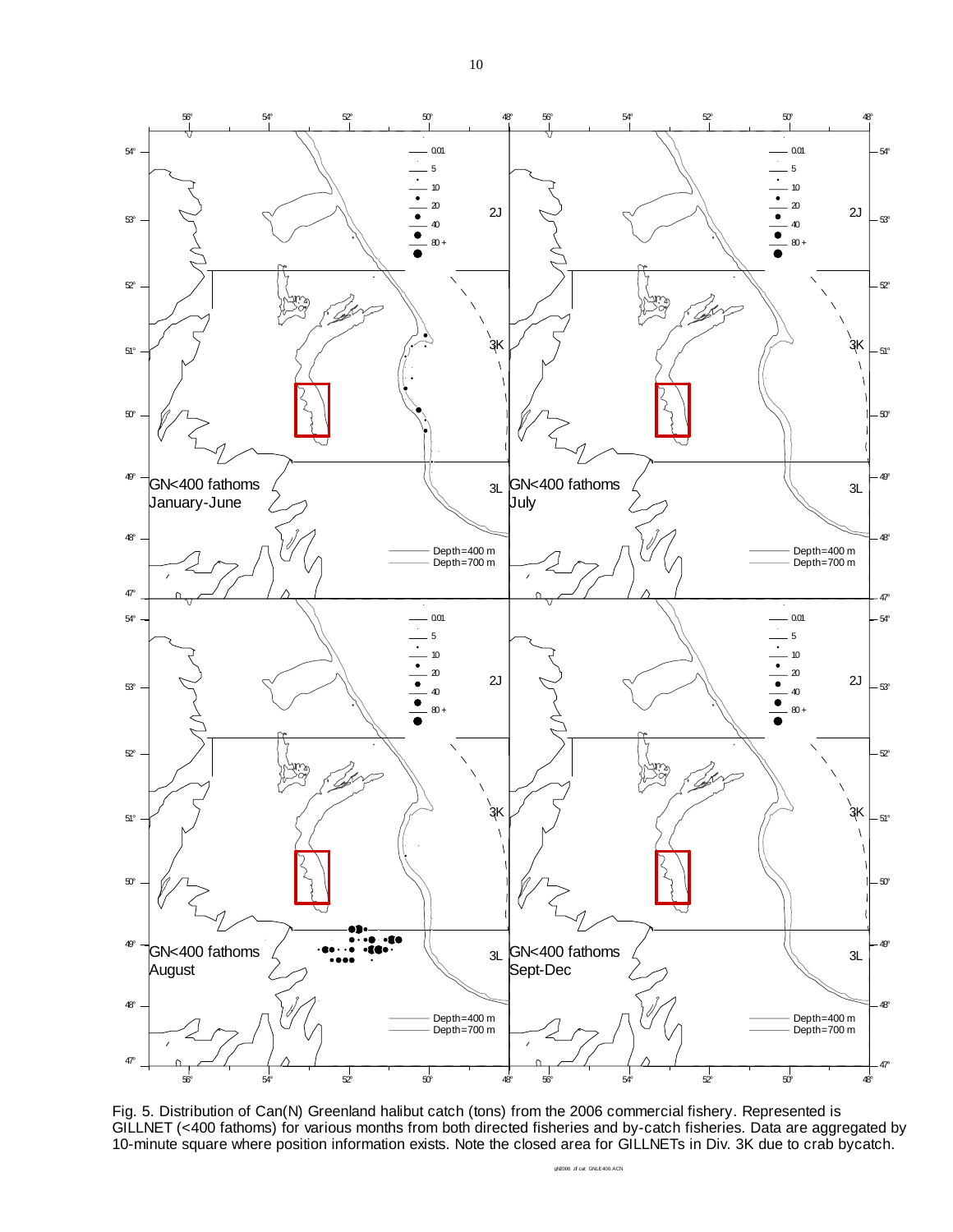

Fig. 6. Distribution of Can(N) Greenland halibut catch (tons) from the 2006 commercial fishery. Represented is GILLNET (>400 fathoms) for various months from both directed fisheries and by-catch fisheries. Data are aggregated by 10-minute square where position information exists. Note the closed area for GILLNETs in Div. 3K due to crab bycatch.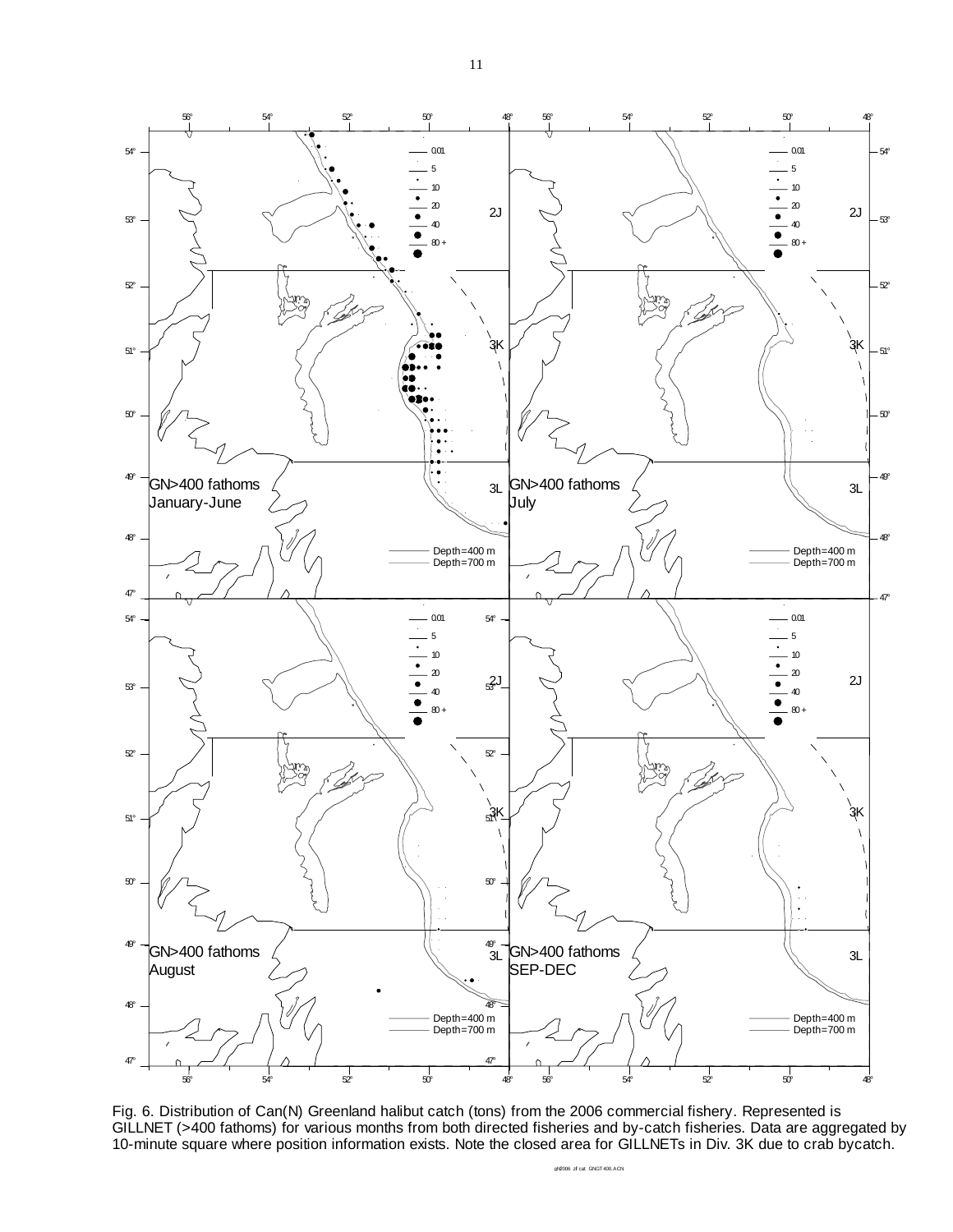

Fig. 7. Distribution of Can(N) Greenland halibut catch (tons) from the 2006 commercial fishery. Represented is OTTER TRAWL catch for various months from directed fisheries and by-catch from other fisheries. The data are aggregated by 10-minute square for Div. 2J3KL where position was recorded on the logbook.

ghl200 zif cat OT.ACN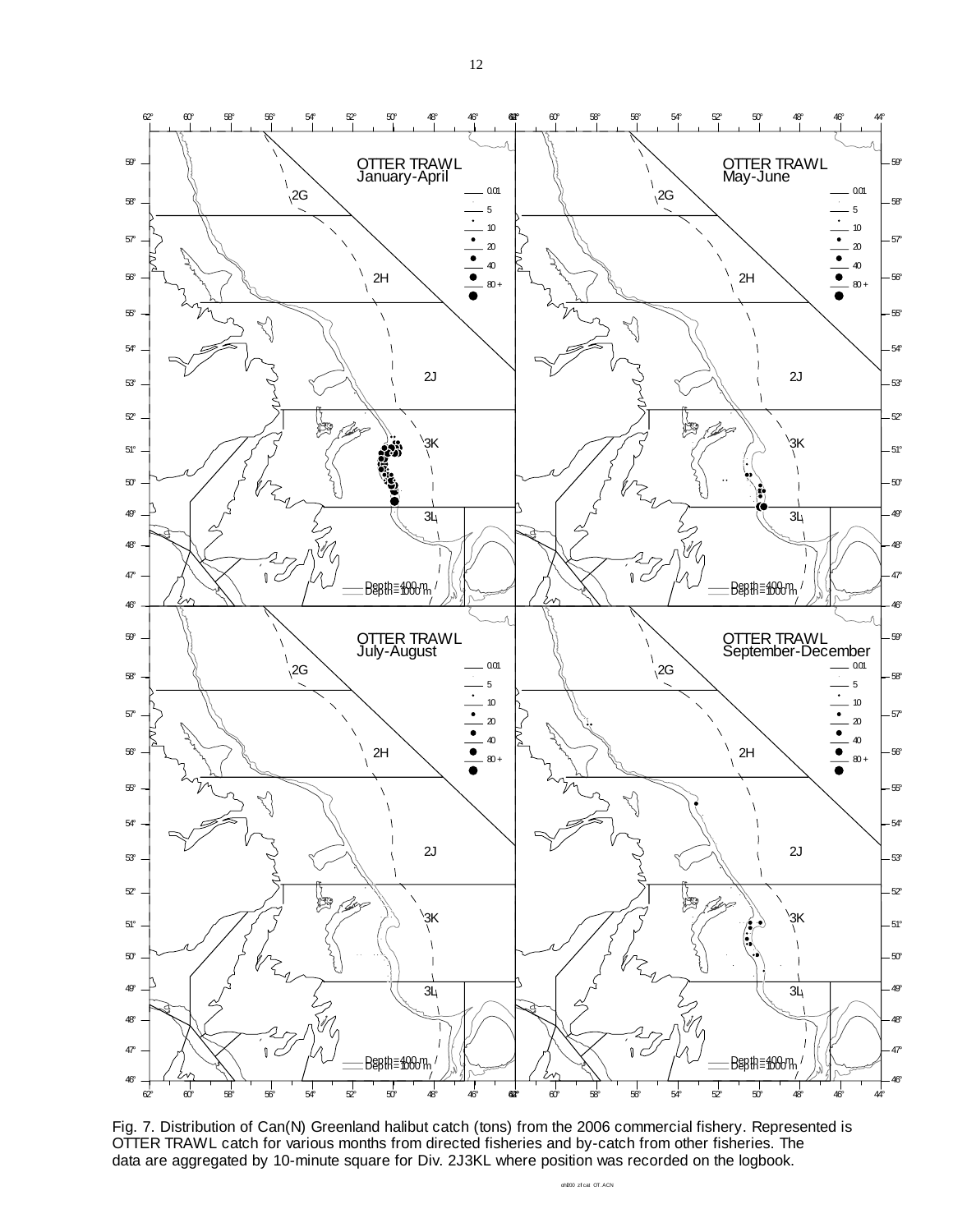

Fig. 8. Standardized Mean CPUE  $\pm$  2 standard errors for Greenland Halibut in Div. 2HJ3KL utilizing effort in HOURS fished from the CANADIAN OTTERTRAWL FLEET.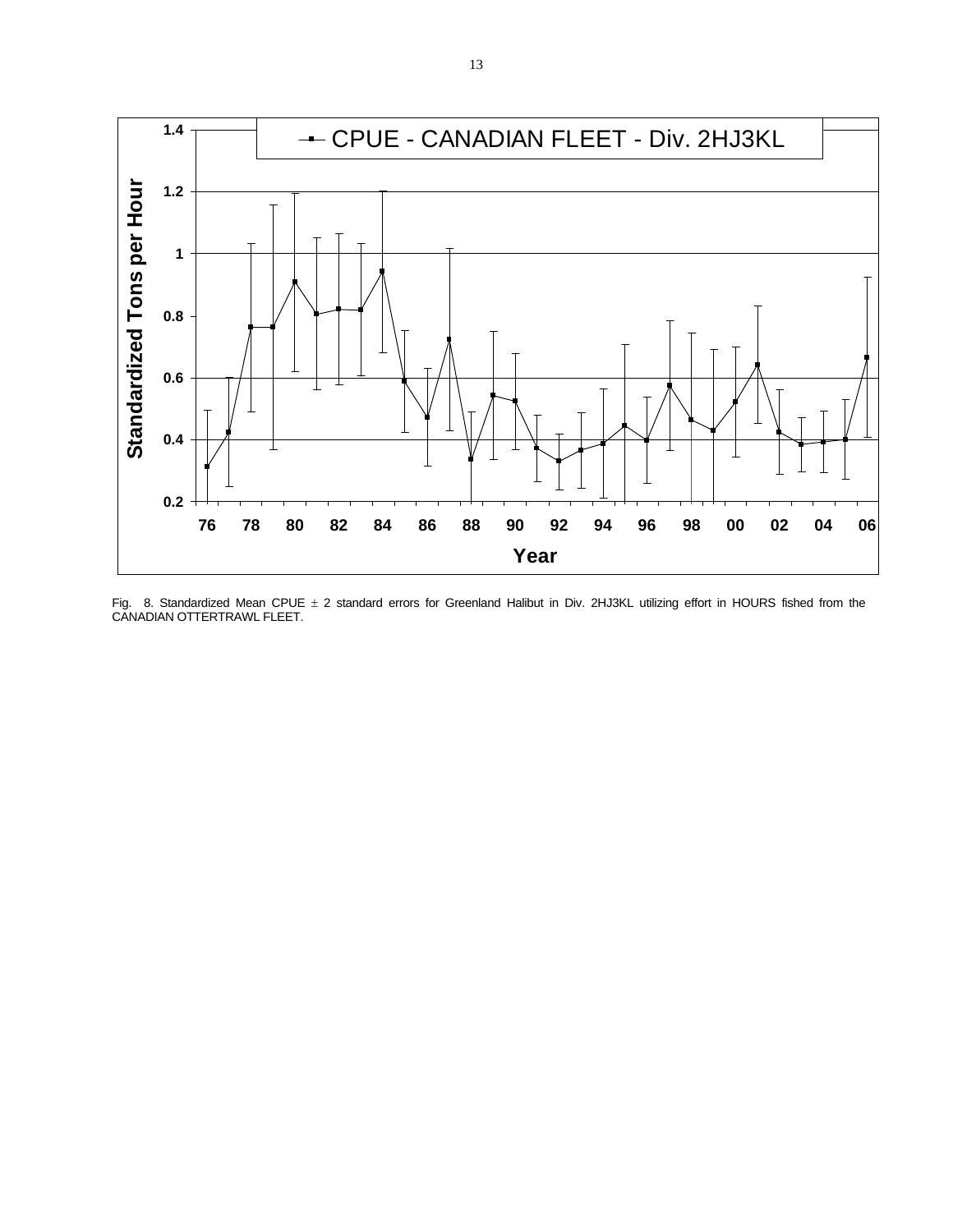|             |                |                 | <b>GEAR</b>    |              |          | Canada       |
|-------------|----------------|-----------------|----------------|--------------|----------|--------------|
| <b>YEAR</b> | <b>GILLNET</b> | <b>LONGLINE</b> | <b>MISC</b>    | <b>UNSP</b>  | OT TRAWL | <b>TOTAL</b> |
| 1960        |                |                 |                | 660          |          | 660          |
| 1961        |                |                 |                | 741          |          | 741          |
| 1962        |                |                 |                | 586          |          | 586          |
| 1963        |                | $\mathfrak s$   |                | 771          |          | 776          |
| 1964        |                |                 |                | 1757         |          | 1757         |
| 1965        |                |                 |                | 8082         |          | 8082         |
| 1966        | 257            | 194             | 15             | 15640        | 120      | 16226        |
| 1967        | 93             | 144             | 95             | 15478        | 798      | 16608        |
| 1968        |                | 94              |                | 12766        | 493      | 13353        |
| 1969        | 9980           | 850             | 69             | 412          | 245      | 11556        |
| 1970        | 9818           | 371             | 119            | 318          | 85       | 10711        |
| 1971        | 8947           | 153             | 55             | 180          | 75       | 9410         |
| 1972        | 8775           | 34              | 22             | 50           | 71       | 8952         |
| 1973        | 6546           | 35              | 70             | 102          | 95       | 6848         |
| 1974        | 5500           | 49              | 16             | $\,8\,$      | 184      | 5757         |
| 1975        | 7510           | 3               | 53             | $\mathbf{1}$ | 247      | 7814         |
| 1976        | 8500           | 6               | 41             |              | 767      | 9314         |
| 1977        | 15038          | 33              | 36             |              | 2866     | 17973        |
| 1978        | 20622          | 46              | 83             |              | 3951     | 24702        |
| 1979        | 24550          | 116             | 116            |              | 5183     | 29965        |
| 1980        | 27703          | 128             | 57             |              | 3946     | 31834        |
| 1981        | 17927          | 55              | 43             |              | 6155     | 24180        |
| 1982        | 11038          | 69              | 59             |              | 8143     | 19309        |
| 1983        | 9911           | 58              | 73             |              | 7085     | 17127        |
| 1984        | 11100          | 27              | 100            |              | 6070     | 17297        |
| 1985        | 7422           | $\sqrt{2}$      | 42             |              | 4847     | 12313        |
| 1986        | 6293           | $\tau$          | 20             |              | 1896     | 8216         |
| 1987        | 10849          | 22              | 115            |              | 2465     | 13451        |
| 1988        | 7715           | 70              | 53             |              | 629      | 8467         |
| 1989        | 10956          | 16              | 35             |              | 988      | 11995        |
| 1990        | 6732           | 18              | 15             |              | 2402     | 9167         |
| 1991        | 3440           | 36              | 9              |              | 3254     | 6739         |
| 1992        | 4470           | 30              | 1              |              | 2502     | 7003         |
| 1993        | 3863           | $\overline{4}$  | 5              |              | 1034     | 4906         |
| 1994        | 2378           |                 |                |              | 575      | 2953         |
| 1995        | 2602           | $\,1\,$         |                |              | 632      | 3235         |
| 1996        | 5134           | $\,1\,$         |                | $\,1$        | 1043     | 6179         |
| 1997        | 5202           | 61              |                |              | 1017     | 6280         |
| 1998        | 3963           | 108             | $\overline{4}$ |              | 46       | 4121         |
| 1999        | 3870           | 65              |                |              | 81       | 4016         |
| 2000        | 9271           | 18              | $\sqrt{5}$     | 14           | 1285     | 10593        |
| 2001        | 6395           | 123             | 14             |              | 1833     | 8365         |
| 2002        | 3854           | 652             |                |              | 1784     | 6290         |
| 2003        | 2668           | 596             |                |              | 3710     | 6974         |
| 2004        | 2634           | 403             |                |              | 1832     | 4869         |
| 2005        | 4317           | 101             | $\,1$          |              | 2218     | 6637         |
| 2006        | 3848           | 175             |                |              | 2356     | 6379         |
|             |                |                 |                |              |          |              |

Table 1. Canadian catch of G.halibut, by gear type, from 1960-2006.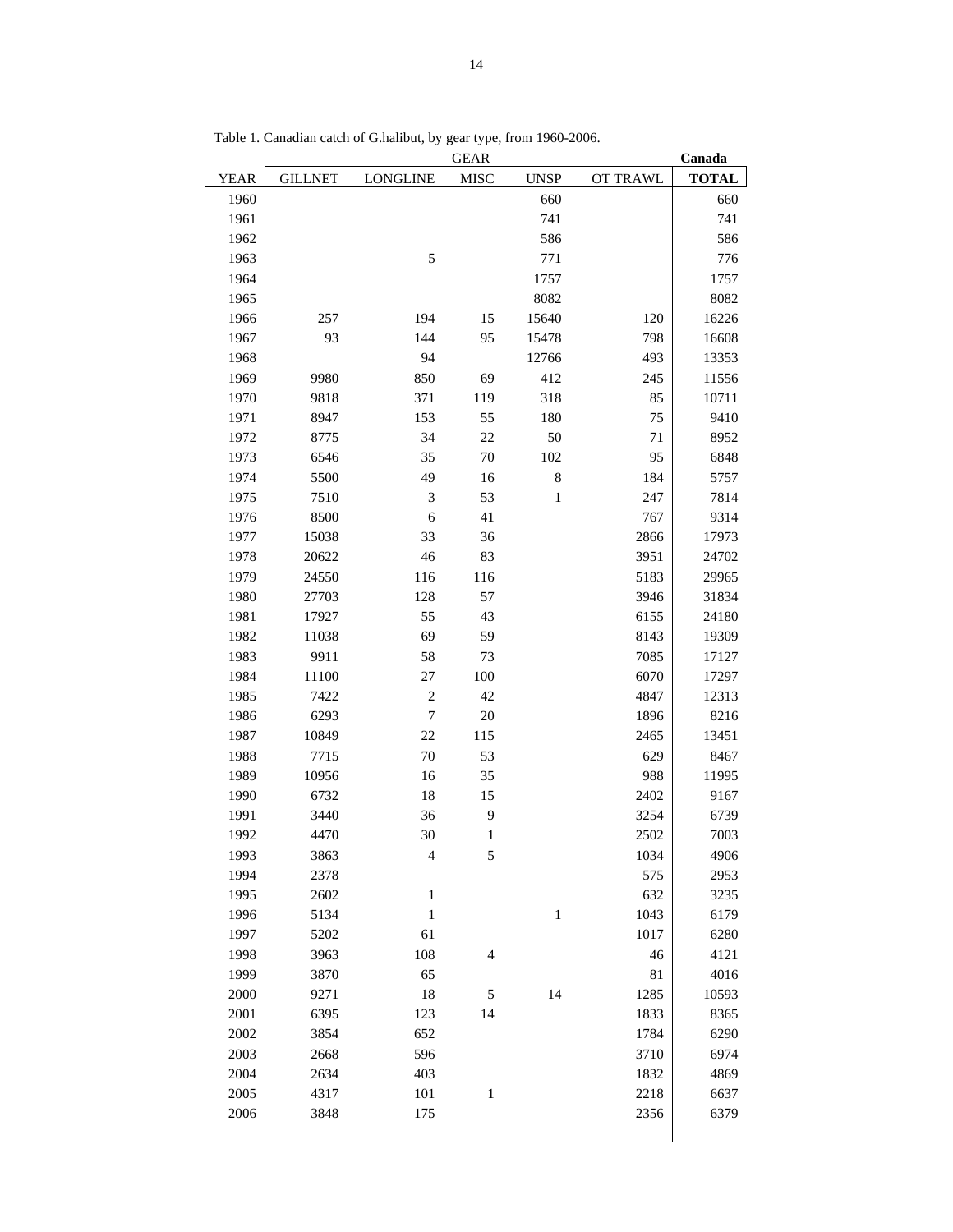|             |      |            |                  |                           |       | <b>DIVISION</b> |                |                             |                |              |
|-------------|------|------------|------------------|---------------------------|-------|-----------------|----------------|-----------------------------|----------------|--------------|
| <b>YEAR</b> | 2G   | 2H         | 2J               | SA <sub>2</sub>           | $3K$  | 3L              | 3M             | 3N                          | 30             | <b>TOTAL</b> |
| 1960        |      |            |                  |                           | 610   | 50              |                |                             |                | 660          |
| 1961        |      |            |                  |                           | 613   | 128             |                |                             |                | 741          |
| 1962        |      |            |                  |                           | 479   | 107             |                |                             |                | 586          |
| 1963        |      |            |                  |                           | 592   | 184             |                |                             |                | 776          |
| 1964        |      |            |                  |                           | 870   | 887             |                |                             |                | 1757         |
| 1965        |      |            |                  |                           | 2129  | 5953            |                |                             |                | 8082         |
| 1966        |      |            |                  |                           | 3691  | 12518           |                | 17                          |                | 16226        |
| 1967        |      |            | $\boldsymbol{7}$ | 7                         | 2892  | 13705           |                | $\mathbf{1}$                | 3              | 16608        |
| 1968        |      |            | 53               | 53                        | 3672  | 9597            |                | 31                          |                | 13353        |
| 1969        |      |            |                  | $\boldsymbol{\mathit{0}}$ | 7140  | 4413            |                | $\mathbf{1}$                | $\overline{c}$ | 11556        |
| 1970        |      |            |                  | $\boldsymbol{\mathit{0}}$ | 5937  | 4769            |                | 5                           |                | 10711        |
| 1971        |      |            |                  | $\boldsymbol{\mathit{0}}$ | 4160  | 5248            |                | $\mathbf{2}$                |                | 9410         |
| 1972        |      |            |                  | $\boldsymbol{\mathit{0}}$ | 4736  | 4216            |                |                             |                | 8952         |
| 1973        |      |            | 5                | $\sqrt{2}$                | 3602  | 3233            |                | $\mathbf{1}$                | 7              | 6848         |
| 1974        |      |            | 19               | 19                        | 2817  | 2909            |                | 9                           | 3              | 5757         |
| 1975        |      |            | $22\,$           | 22                        | 3245  | 4540            |                | $\tau$                      |                | 7814         |
| 1976        | 62   | 168        | 153              | 383                       | 4779  | 4144            | $\mathbf{1}$   | 7                           |                | 9314         |
| 1977        |      | $72\,$     | 419              | 491                       | 10751 | 6725            | $\mathbf{1}$   | $\overline{2}$              | 3              | 17973        |
| 1978        |      | 14         | 1255             | 1269                      | 15875 | 7548            | $\mathbf{1}$   | 5                           | $\overline{4}$ | 24702        |
| 1979        |      | 34         | 3163             | 3197                      | 18165 | 8578            | $\sqrt{2}$     | 17                          | 6              | 29965        |
| 1980        |      | 217        | 1157             | 1374                      | 17658 | 12742           | 14             | 43                          | $\mathfrak{Z}$ | 31834        |
| 1981        | 10   | 41         | 862              | 913                       | 14379 | 8833            |                | 49                          | 6              | 24180        |
| 1982        | 15   | 5155       | 3942             | 9112                      | 6031  | 4105            |                | 55                          | 6              | 19309        |
| 1983        |      | 2578       | 2238             | 4816                      | 7679  | 4618            |                | 12                          | $\sqrt{2}$     | 17127        |
| 1984        |      | 1913       | 2796             | 4709                      | 7496  | 5078            |                | 12                          | $\sqrt{2}$     | 17297        |
| 1985        |      | 1758       | 3101             | 4859                      | 4395  | 3023            |                | 35                          | 1              | 12313        |
| 1986        |      | 82         | 2476             | 2558                      | 2886  | 2769            |                | $\sqrt{2}$                  | 1              | 8216         |
| 1987        |      | $\sqrt{6}$ | 4143             | 4149                      | 4740  | 4561            |                | $\mathbf{1}$                |                | 13451        |
| 1988        | 45   | $27\,$     | 1867             | 1939                      | 4591  | 1921            | $\sqrt{2}$     | 12                          | $\sqrt{2}$     | 8467         |
| 1989        |      | 190        | 2635             | 2825                      | 6342  | 2809            | $\sqrt{6}$     | 10                          | $\mathfrak{Z}$ | 11995        |
| 1990        | 57   | 171        | 2798             | 3026                      | 4075  | 2020            | 38             | $\overline{4}$              | $\overline{4}$ | 9167         |
| 1991        |      | 50         | 3008             | 3058                      | 2215  | 1291            | 157            | 11                          | 7              | 6739         |
| 1992        | 428  | 230        | 476              | 1134                      | 3882  | 1951            | $\overline{4}$ | 10                          | 22             | 7003         |
| 1993        | 557  | 403        | 214              | 1174                      | 2398  | 880             |                | 19                          | 435            | 4906         |
| 1994        | 1045 | 210        | 203              | 1458                      | 1032  | 258             |                | $\,1$                       | 204            | 2953         |
| 1995        | 1006 | 453        | 709              | 2168                      | 754   | 197             |                |                             | 116            | 3235         |
| 1996        | 688  | 639        | 1058             | 2385                      | 2567  | 888             |                |                             | 339            | 6179         |
| 1997        | 370  | 619        | 1513             | 2502                      | 2659  | 935             |                |                             | 184            | 6280         |
| 1998        | 358  | 418        | 1234             | 2010                      | 1374  | 633             |                | $\mathbf{1}$                | 103            | 4121         |
| 1999        | 65   | 103        | 1094             | 1262                      | 1940  | 683             |                |                             | 131            | 4016         |
| 2000        | 45   | $81\,$     | 1152             | 1278                      | 5845  | 2901            | $\,1\,$        | $\mathbf{1}$                | 567            | 10593        |
| 2001        | 63   | 251        | 1030             | 1344                      | 3999  | 2666            |                | 9                           | 347            | 8365         |
| 2002        | 374  | 360        | 1030             | 1764                      | 2933  | 1466            | 15             |                             | 112            | 6290         |
| 2003        | 258  | 1897       | 730              | 2885                      | 2873  | 964             |                |                             | 252            | 6974         |
| 2004        | 147  | 1050       | 891              | 2088                      | 1844  | 794             |                | $\mathbf{1}$                | 142            | 4869         |
| 2005        | 39   | 378        | 1717             | 2134                      | 3006  | 1379            |                | $\ensuremath{\mathfrak{Z}}$ | 115            | 6637         |
| 2006        | 102  | 402        | 499              | 1003                      | 3904  | 1438            |                |                             | 34             | 6379         |

Table 2. Canadian catch of G.halibut, by Division, from 1960-2006.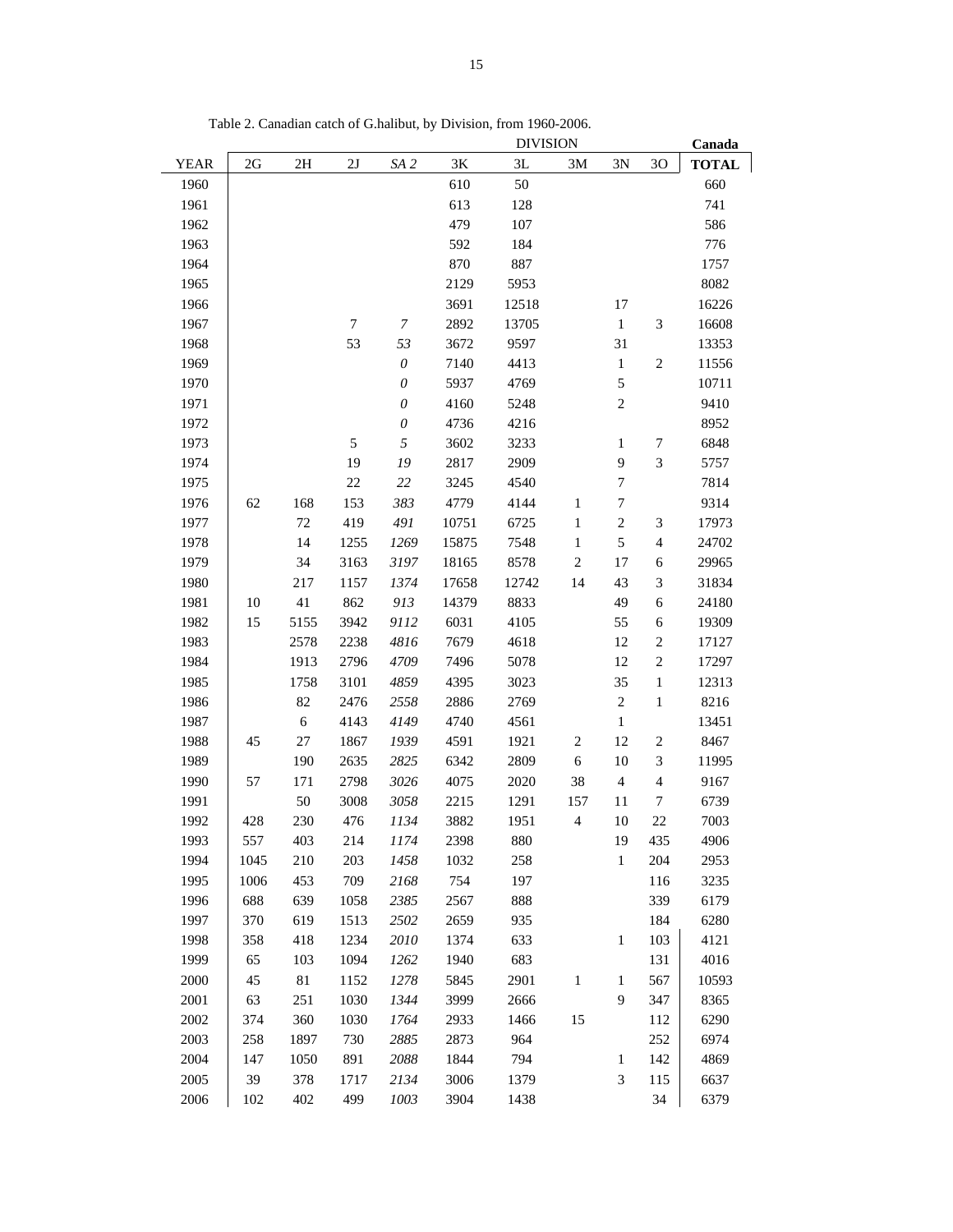|       | GN < 400 | GN > 400 | Longline | <b>Otter trawl</b> | Can (N) |
|-------|----------|----------|----------|--------------------|---------|
|       |          |          |          |                    |         |
| 2GH   | 154      |          | 573      |                    | 734     |
| 2J    | 389      | 597      | 9        | 35                 | 1030    |
| 3K    | 1304     | 830      | 28       | 771                | 2933    |
| 3L    | 56       | 424      | 8        | 978                | 1466    |
| 3MO   | 93       |          | 34       |                    | 127     |
| Total | 1996     | 1858     | 652      | 1784               | 6290    |

Table 3a. Summary of Canadian catches of G.halibut in 2002 by area and gear.

Table 3c. Summary of Canadian catches of G.halibut in 2004 by area and gear.

|       | GN < 400 | GN > 400 | Longline | <b>Otter trawl</b> | <b>Total Can</b> |
|-------|----------|----------|----------|--------------------|------------------|
|       |          |          |          |                    |                  |
| 2G    |          |          | 144      | 3                  | 147              |
| 2H    | 52       |          | 131      | 867                | 1050             |
| 2J    | 262      | 533      |          | 96                 | 891              |
| 3K    | 173      | 1231     | 38       | 402                | 1844             |
| 3L    | 208      | 116      | 6        | 464                | 794              |
| 3N    |          |          | 1        |                    |                  |
| 30    |          | 59       | 83       |                    | 142              |
| Total | 695      | 1939     | 403      | 1832               | 4869             |

Table 3e. Summary of Canadian catches of G.halibut in 2006 by area and gear.

|       | GN < 400 | GN > 400 | Longline | <b>Otter trawl</b> | <b>Total Can</b> |
|-------|----------|----------|----------|--------------------|------------------|
|       |          |          |          |                    |                  |
| 2G    |          |          | 102      |                    | 102              |
| 2H    | 200      | 134      | 51       | 17                 | 402              |
| 2J    | 52       | 370      | 5        | 72                 | 499              |
| 3K    | 292      | 1373     | 5        | 2234               | 3904             |
| 3L    | 1299     | 133      | 2        | 4                  | 1438             |
| 30    |          | 24       | 10       |                    | 34               |
| Total | 1843     | 2034     | 175      | 2327               | 6379             |

Table 3b. Summary of Canadian catches of G.halibut in 2003 by area and gear.

|              |         |         |          |             |         | $\tilde{}$   |          |         |          |             |                  |
|--------------|---------|---------|----------|-------------|---------|--------------|----------|---------|----------|-------------|------------------|
|              |         |         |          |             |         |              | GN < 400 | GN >400 | Longline | Otter trawl | <b>Total Can</b> |
|              | GN <400 | GN >400 | Longline | Otter trawl | Can (N) |              |          |         |          |             |                  |
|              |         |         |          |             |         | 2G           |          |         | 253      | 5           | 258              |
| 2GH          | 154     |         | 573      |             | 734     | 2H           |          | 52      | 160      | 1685        | 1897             |
| 2J           | 389     | 597     |          | 35          | 1030    | 2J           | 263      | 271     |          | 196         | 730              |
| 3K           | 1304    | 830     | 28       | 771         | 2933    | 3K           | 1462     | 539     |          | 870         | 2873             |
| 3L           | 56      | 424     |          | 978         | 1466    | 3L           | 5        |         |          | 954         | 964              |
| ЗМО          | 93      |         | 34       |             | 127     | 30           |          | 76      | 176      |             | 252              |
| <b>Total</b> | 1996    | 1858    | 652      | 1784        | 6290    | <b>Total</b> | 1730     | 938     | 596      | 3710        | 6974             |
|              |         |         |          |             |         |              |          |         |          |             |                  |

Table 3d. Summary of Canadian catches of G.halibut in 2005 by area and gear.

|     | GN < 400 | GN >400 | Longline | Otter trawl | <b>Total Can</b> |              | GN < 400 | GN > 400 | Longline | Otter trawl | <b>Total Can</b> |
|-----|----------|---------|----------|-------------|------------------|--------------|----------|----------|----------|-------------|------------------|
|     |          |         |          |             |                  |              |          |          |          |             |                  |
| 2G  |          |         | 144      |             | 147              | 2G           |          |          | 39       |             | 39               |
| 2H  | 52       |         | 131      | 867         | 1050             | 2H           | 50       | 286      | 41       |             | 378              |
| 2J  | 262      | 533     |          | 96          | 891              | 2J           | 10       | 767      |          | 940         | 1717             |
| 3K  | 173      | 1231    | 38       | 402         | 1844             | 3K           | 446      | 1441     |          | 1119        | 3006             |
| 3L  | 208      | 116     | 6        | 464         | 794              | 3L           | 1002     | 220      | າ        | 155         | 1379             |
| 3N  |          |         |          |             |                  | 3N           |          |          |          |             |                  |
| 30  |          | 59      | 83       |             | 142              | 30           |          | 93       | 19       | ົ           | 115              |
| tal | 695      | 1939    | 403      | 1832        | 4869             | <b>Total</b> | 1508     | 2810     | 101      | 2218        | 6637             |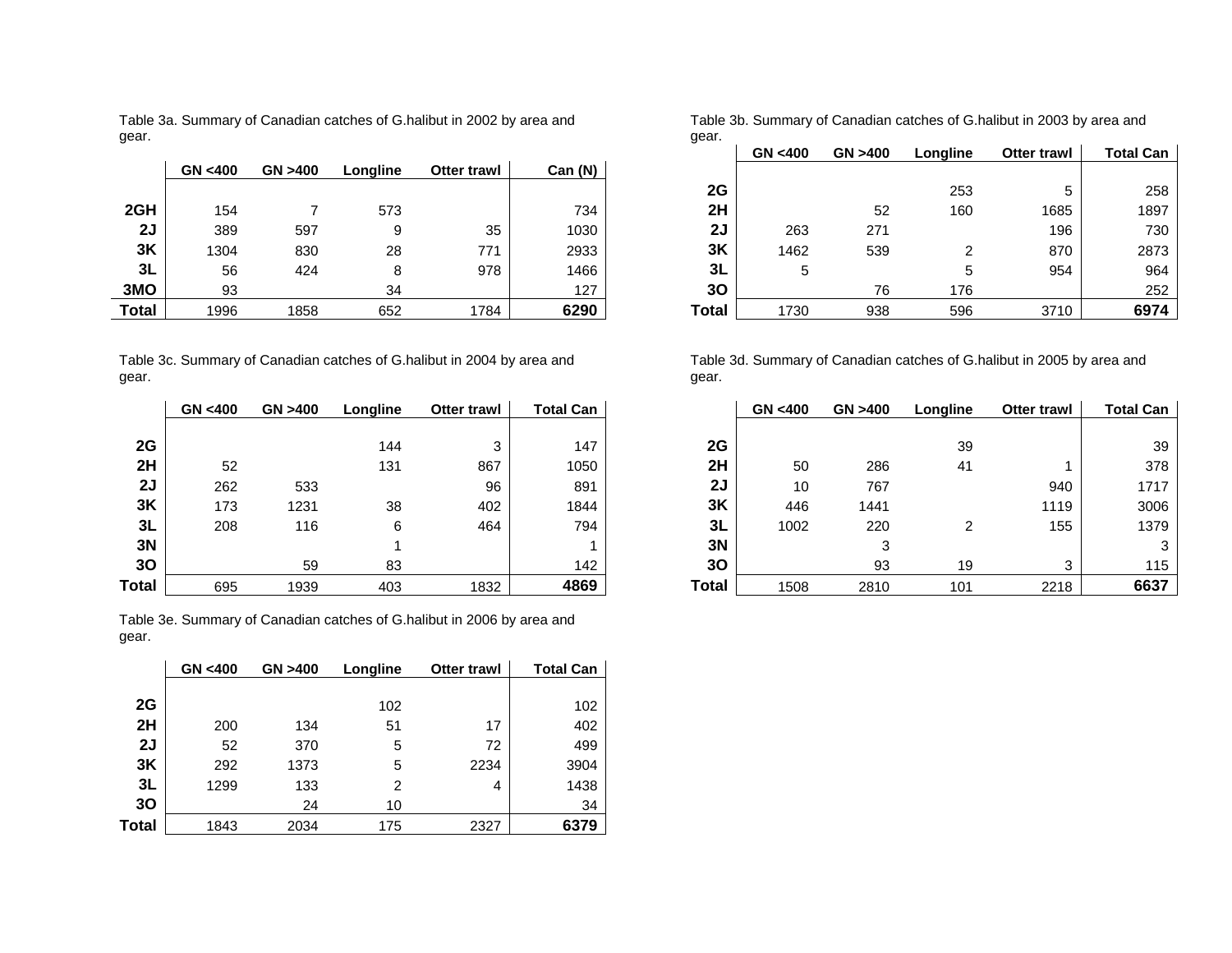|     |                                                                   | Jan                      | Feb                          | <b>Mar</b>   | Apr              | <b>May</b>              | Jun                             | Jul                       | Aug                              | <b>Sep</b>                       | Oct | <b>Nov</b> | <b>Dec</b> | <b>Total</b>                               |
|-----|-------------------------------------------------------------------|--------------------------|------------------------------|--------------|------------------|-------------------------|---------------------------------|---------------------------|----------------------------------|----------------------------------|-----|------------|------------|--------------------------------------------|
| 2GH | GN<400 fm<br>GN>400 fm<br>Otter trawl<br>Longline                 |                          |                              |              |                  |                         |                                 | 15<br>$\overline{5}$<br>8 | 141<br>107<br>105                | 44<br>22<br>17<br>40             |     |            |            | 200<br>134<br>17<br>153                    |
|     | Total                                                             |                          |                              |              |                  |                         |                                 | 28                        | 353                              | 123                              |     |            |            | 504                                        |
| 2J  | GN<400 fm<br>GN>400 fm<br><b>Otter Trawl</b><br>Longline<br>Total |                          |                              |              | 45<br>45         | 236<br>236              | 14<br>134<br>5<br>153           |                           | 38<br>38                         | 27<br>$\overline{27}$            |     |            |            | 52<br>370<br>72<br>$\sqrt{5}$<br>499       |
| 3K  | GN<400 fm<br>GN>400 fm<br><b>Otter Trawl</b><br>Longline<br>Total |                          | 156<br>156                   | 1360<br>1360 | 29<br>323<br>352 | 95<br>640<br>175<br>910 | 135<br>597<br>83<br>5<br>820    | $\, 8$<br>28<br>14<br>50  | 52<br>28<br>4<br>84              | $\overline{c}$<br>51<br>10<br>63 |     |            | 109<br>109 | 292<br>1373<br>2234<br>$\,$ 5 $\,$<br>3904 |
| 3L  | GN<400 fm<br>GN>400 fm<br><b>Otter Trawl</b><br>Longline<br>Total |                          | 4<br>$\overline{\mathbf{4}}$ |              |                  | 13<br>14                | 32<br>80<br>$\mathbf{1}$<br>113 |                           | 1266<br>40<br>1306               | $\mathbf{1}$<br>$\mathbf{1}$     |     |            |            | 1299<br>133<br>4<br>$\overline{a}$<br>1438 |
| 3NO | Gillnet<br>Longline<br>Total                                      | 1<br>6<br>$\overline{7}$ | 3<br>$\overline{3}$          |              |                  |                         | 16<br>16                        | $\overline{1}$            | $\overline{7}$<br>$\overline{7}$ |                                  |     |            |            | 24<br>10<br>34                             |
|     | <b>TOTAL</b>                                                      | $\overline{7}$           | 163                          | 1360         | 397              | 1160                    | 1102                            | 79                        | 1788                             | 214                              |     |            | 109        | 6379                                       |

Table 4. Breakdown of Canadian catches of G.halibut in SA 2 + Div 3KLMNO in 2006 by area, gear, and month.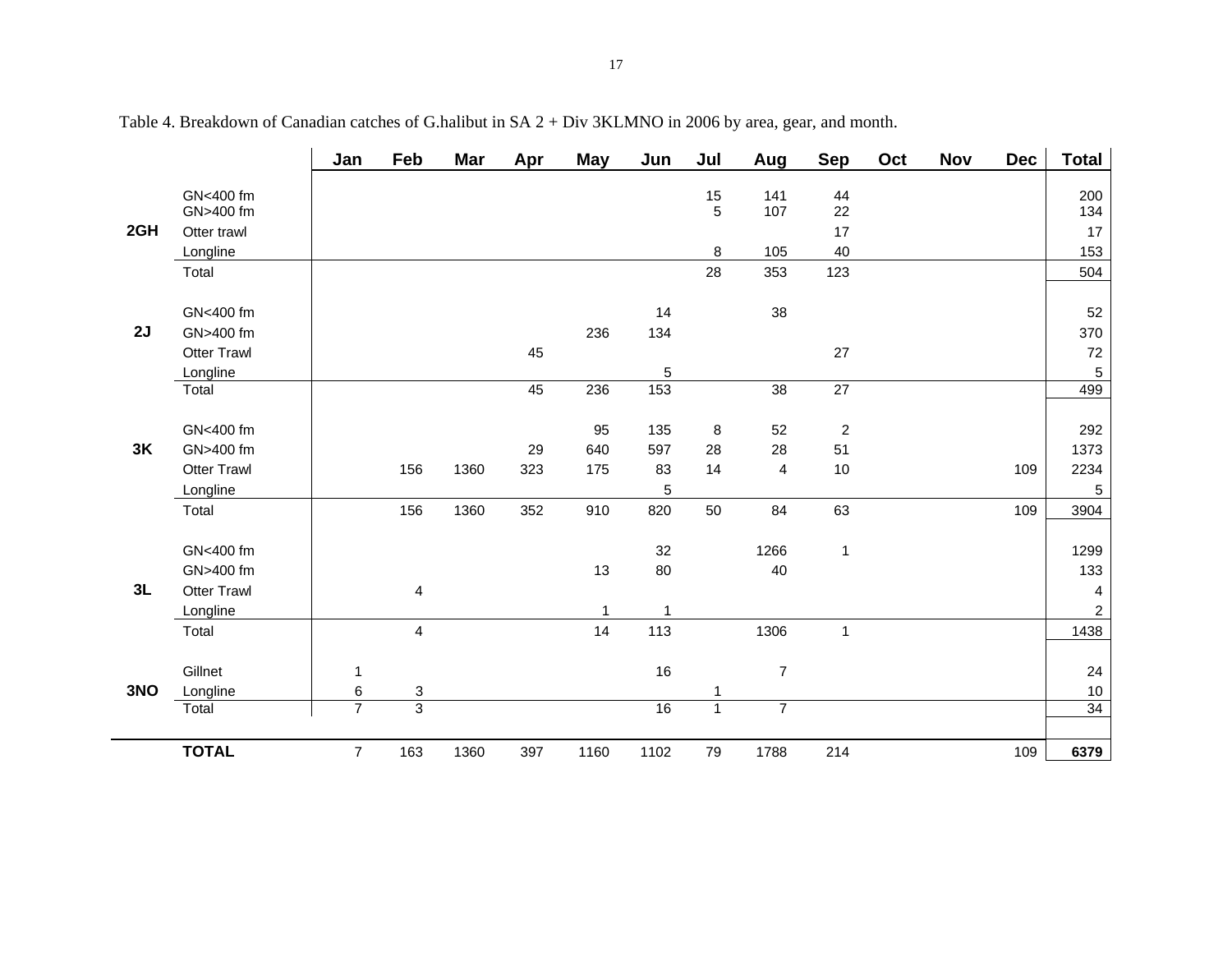Table 5. Catch at age for the Canadian catch of G.halibut in SA 2 + Div. 3KLMNO in 2006.

Catch at age in thousands of fish. See text for definition of GN gear types.

Asterisk represents catch of less than 500 fish. SOP is catch number x mean wgt

|     |          | Gear     |                  |        |              |         | <b>Mean</b> |          |          |
|-----|----------|----------|------------------|--------|--------------|---------|-------------|----------|----------|
| Age | OT trawl | Longline | <b>GN&lt;400</b> | GN>400 | <b>Total</b> | Pct     | Len (cm)    | Wgt (kg) | S.O.P(t) |
| 3   | $\star$  |          |                  |        | 0.3          | 0.005%  | 25.4        | 0.125    | 0.0      |
| 4   | 23       |          |                  |        | 23           | 0.37%   | 32.4        | 0.269    | 6.2      |
| 5   | 243      |          | 3                |        | 246          | 3.92%   | 37.0        | 0.414    | 101.8    |
| 6   | 802      | $\star$  | 129              | 22     | 954          | 15.20%  | 42.0        | 0.613    | 584.8    |
| 7   | 1397     | 2        | 1013             | 489    | 2901         | 46.24%  | 46.6        | 0.853    | 2474.6   |
| 8   | 326      | 8        | 668              | 577    | 1578         | 25.15%  | 50.8        | 1.120    | 1767.4   |
| 9   | 63       | 11       | 54               | 179    | 307          | 4.89%   | 56.2        | 1.540    | 472.8    |
| 10  | 15       | 11       | 8                | 93     | 127          | 2.02%   | 60.7        | 1.959    | 248.8    |
| 11  | 5        | 8        |                  | 49     | 62           | 0.99%   | 65.9        | 2.534    | 157.1    |
| 12  | 2        | 4        |                  | 23     | 29           | 0.46%   | 70.7        | 3.170    | 91.9     |
| 13  |          | 5        |                  | 14     | 20           | 0.32%   | 75.0        | 3.825    | 76.5     |
| 14  |          | 3        |                  | 14     | 18           | 0.29%   | 78.1        | 4.341    | 78.1     |
| 15  |          |          |                  | 3      | 5            | 0.08%   | 83.1        | 5.266    | 26.3     |
| 16  |          |          |                  | 2      | 3            | 0.05%   | 87.7        | 6.242    | 18.7     |
| 17  |          | $\star$  |                  |        |              | 0.02%   | 89.6        | 6.712    | 6.7      |
| 18  |          | $\star$  |                  |        | 0.1          | 0.002%  | 91.0        | 6.977    | 0.7      |
| 19  |          |          |                  |        |              |         |             |          |          |
|     | 2878     | 54       | 1875             | 1467   | 6274.4       | 100.00% |             |          | 6112     |

Catch 6379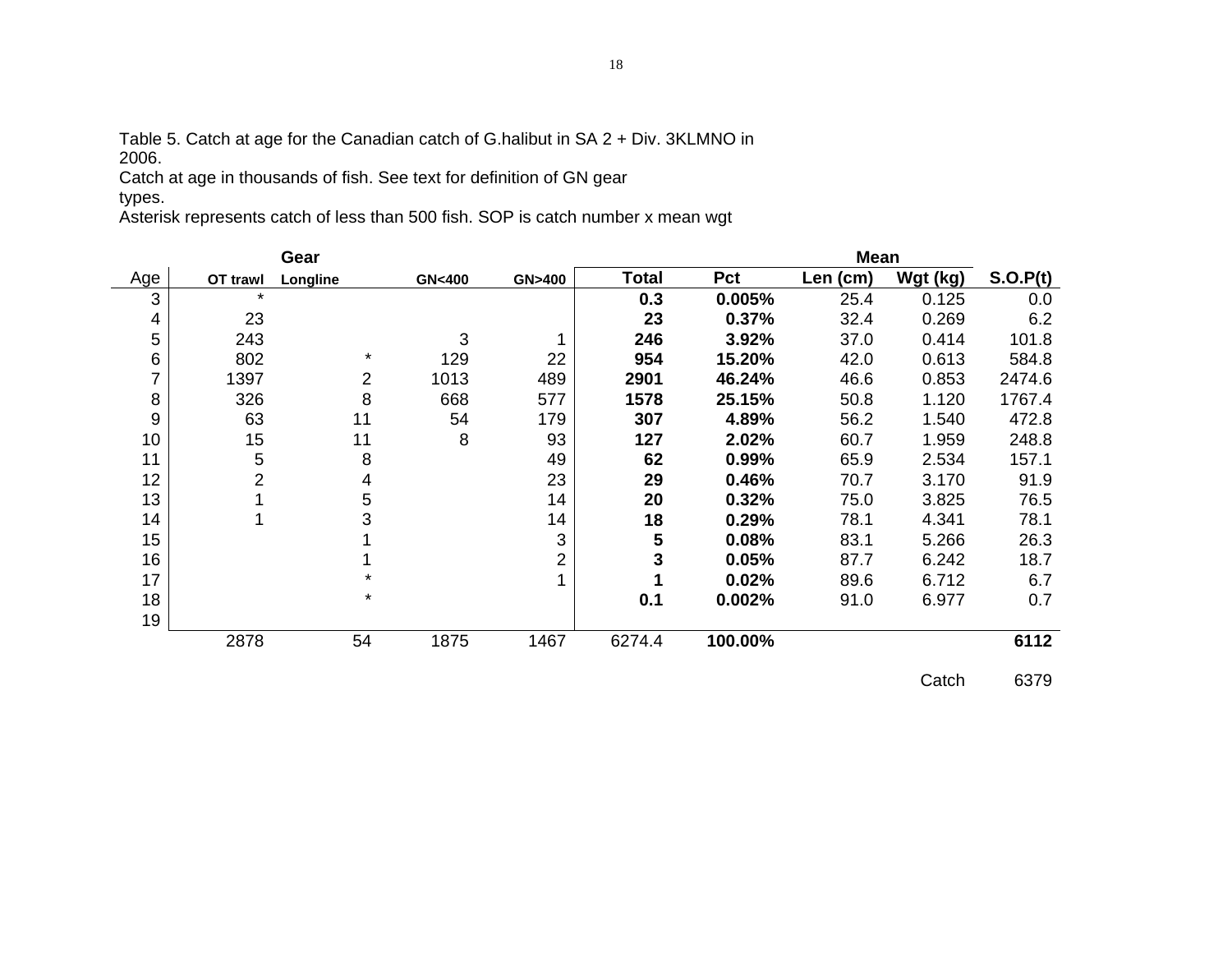Table 6. ANOVA results and regression coefficients from a multiplicative model utilized to derive a standardized CPUE index for Greenland halibut in NAFO Div. 2HJ3KL. Analysis is based on HOURS FISHED from the Canadian ottertrawl fleet (2006 based on preliminary data).

| REGRESSION OF MULTIPLICATIVE MODEL<br>$MULTI~PLE~R.$<br>MULTIPLE R SQUARED       |                                                                                                                                |                                                                                                  | 0.771<br>0.594                                                                                                                                                       |                                                                                                                                              |                                                                                             |
|----------------------------------------------------------------------------------|--------------------------------------------------------------------------------------------------------------------------------|--------------------------------------------------------------------------------------------------|----------------------------------------------------------------------------------------------------------------------------------------------------------------------|----------------------------------------------------------------------------------------------------------------------------------------------|---------------------------------------------------------------------------------------------|
| ANALYSIS OF VARIANCE                                                             | -----------                                                                                                                    |                                                                                                  |                                                                                                                                                                      |                                                                                                                                              |                                                                                             |
| SOURCE OF<br>VARI ATI ON<br>-------                                              | DF<br>$- -$                                                                                                                    | SUMS OF<br><b>SQUARES</b><br>-------                                                             |                                                                                                                                                                      | MEAN<br>SQUARE<br>------                                                                                                                     | <b>F-VALUE</b><br>------                                                                    |
| I NTERCEPT<br><b>REGRESSION</b><br>Cntry Gear TC<br>Month<br>Di vi si on<br>Year | $\mathbf{1}$<br>50<br>- 6<br>11<br>$\overline{\mathbf{3}}$<br>30                                                               | 2.70E2<br>6.70E1<br>7.86E0<br>3.01E0<br>2.69E0<br>2.91E1                                         |                                                                                                                                                                      | 2.70E2<br>1.34E0<br>1.31E0<br>$2.73E-1$<br>$8.98E-1$<br>$9.68E-1$                                                                            | 8.091<br>7.906<br>1.651<br>5.422<br>5.848                                                   |
| <b>RESIDUALS</b><br>TOTAL                                                        | 276<br>327                                                                                                                     | 4.57E1<br>3.83E2                                                                                 |                                                                                                                                                                      | $1.66E-1$                                                                                                                                    |                                                                                             |
|                                                                                  |                                                                                                                                | REGRESSION COEFFICIENTS                                                                          |                                                                                                                                                                      |                                                                                                                                              |                                                                                             |
| CATEGORY                                                                         | CODE<br>$-- - -$                                                                                                               | VAR<br>#<br>$- - -$                                                                              | REG.<br>COEF<br>$- - - -$                                                                                                                                            | STD.<br>ERR<br>$---$                                                                                                                         | NO.<br>0BS                                                                                  |
| Cntry Gear TC<br>Month                                                           | 3125<br>9                                                                                                                      | I NT                                                                                             | $-1.209$                                                                                                                                                             | 0.305                                                                                                                                        | 327                                                                                         |
| Di vi si on                                                                      | 22                                                                                                                             |                                                                                                  |                                                                                                                                                                      |                                                                                                                                              |                                                                                             |
| Year                                                                             | 76                                                                                                                             |                                                                                                  |                                                                                                                                                                      |                                                                                                                                              |                                                                                             |
| 1<br>2                                                                           | 3123<br>3124<br>3126<br>3127<br>3857<br>27125<br>1<br>$\frac{2}{3}$<br>$\overline{\mathbf{4}}$<br>5<br>6<br>7<br>8<br>10<br>11 | 1<br>2<br>3<br>$\overline{4}$<br>5<br>6<br>7<br>8<br>9<br>10<br>11<br>12<br>13<br>14<br>15<br>16 | $-0.233$<br>$-0.158$<br>0.016<br>0.722<br>0.748<br>0.138<br>$-0.072$<br>0.040<br>$-0.240$<br>$-0.144$<br>0.064<br>0.063<br>$-0.026$<br>0.134<br>$-0.143$<br>$-0.210$ | 0.140<br>0.198<br>0.134<br>0.130<br>0.158<br>0.099<br>0.150<br>0.146<br>0.129<br>0.115<br>0.113<br>0.104<br>0.092<br>0.088<br>0.119<br>0.137 | 11<br>5<br>13<br>23<br>11<br>25<br>11<br>13<br>19<br>29<br>28<br>36<br>50<br>47<br>20<br>14 |
| 3<br>4                                                                           | 12<br>23<br>31<br>32<br>77<br>78<br>79<br>80<br>81<br>82<br>83<br>84<br>85<br>86                                               | 17<br>18<br>19<br>20<br>21<br>22<br>23<br>24<br>25<br>26<br>27<br>28<br>29<br>30                 | $-0.032$<br>$-0.133$<br>$-0.324$<br>$-0.329$<br>0.284<br>0.869<br>0.891<br>1.042<br>0.921<br>0.939<br>0.933<br>1.076<br>0.603<br>0.386                               | 0.130<br>0.085<br>0.089<br>0.100<br>0.345<br>0.332<br>0.378<br>0.318<br>0.320<br>0.325<br>0.312<br>0.318<br>0.318<br>0.334                   | 16<br>85<br>136<br>61<br>5<br>8<br>3<br>13<br>14<br>10<br>18<br>12<br>13<br>8               |

| CATEGORY | CODE | var<br># | REG.<br>COEF                                                                                                                | STD.<br>err                                                                                                          | NO.<br>0BS                                                                                                                                                                       |                                                                                                                                                                                  |                                                                                                                          |
|----------|------|----------|-----------------------------------------------------------------------------------------------------------------------------|----------------------------------------------------------------------------------------------------------------------|----------------------------------------------------------------------------------------------------------------------------------------------------------------------------------|----------------------------------------------------------------------------------------------------------------------------------------------------------------------------------|--------------------------------------------------------------------------------------------------------------------------|
|          |      | 4        | 87<br>88<br>89<br>90<br>91<br>92<br>93<br>94<br>95<br>96<br>97<br>98<br>99<br>100<br>101<br>102<br>103<br>104<br>105<br>106 | 31<br>32<br>33<br>34<br>35<br>36<br>37<br>38<br>39<br>40<br>41<br>42<br>43<br>44<br>45<br>46<br>47<br>48<br>49<br>50 | 0.822<br>0.060<br>0.529<br>0.488<br>0.143<br>0.021<br>0.131<br>0.203<br>0.359<br>0.217<br>0.585<br>0.404<br>0.326<br>0.486<br>0.692<br>0.278<br>0.173<br>0.195<br>0.220<br>0.738 | 0.347<br>0.361<br>0.339<br>0.318<br>0.313<br>0.312<br>0.322<br>0.361<br>0.414<br>0.330<br>0.334<br>0.415<br>0.419<br>0.328<br>0.315<br>0.322<br>0.307<br>0.310<br>0.317<br>0.339 | 5<br>4<br>6<br>12<br>16<br>20<br>15<br>4<br>$\frac{2}{8}$<br>7<br>2<br>$\frac{2}{9}$<br>17<br>11<br>28<br>20<br>23<br>10 |
|          |      |          |                                                                                                                             |                                                                                                                      |                                                                                                                                                                                  |                                                                                                                                                                                  |                                                                                                                          |

| LEGEND FOR ANOVA RESULTS:  |                                               |
|----------------------------|-----------------------------------------------|
|                            | CGT CODES: ALL are Stern Trawlers             |
|                            | TC 3<br>$3123 = Can(NFLD)$ Otter Trawl        |
| $\blacksquare$<br>$3124 =$ | <br>TC 4                                      |
| <br>$3125 =$               | <br>TC 5                                      |
| $\cdots$<br>$3126 =$       | $\mathbf{u}$<br>TC 6                          |
| $\cdots$<br>$3127 =$       | $\mathbf{u}$<br>TC 7                          |
| <br>$3857 =$               | Twin Otter Trawl TC 7                         |
| $27125 = Can(M)$           | Otter Trawl TC 5                              |
| DIVISION CODES:            |                                               |
|                            | $22 = 2H$ , $23 = 2J$ , $31 = 3K$ , $32 = 3L$ |